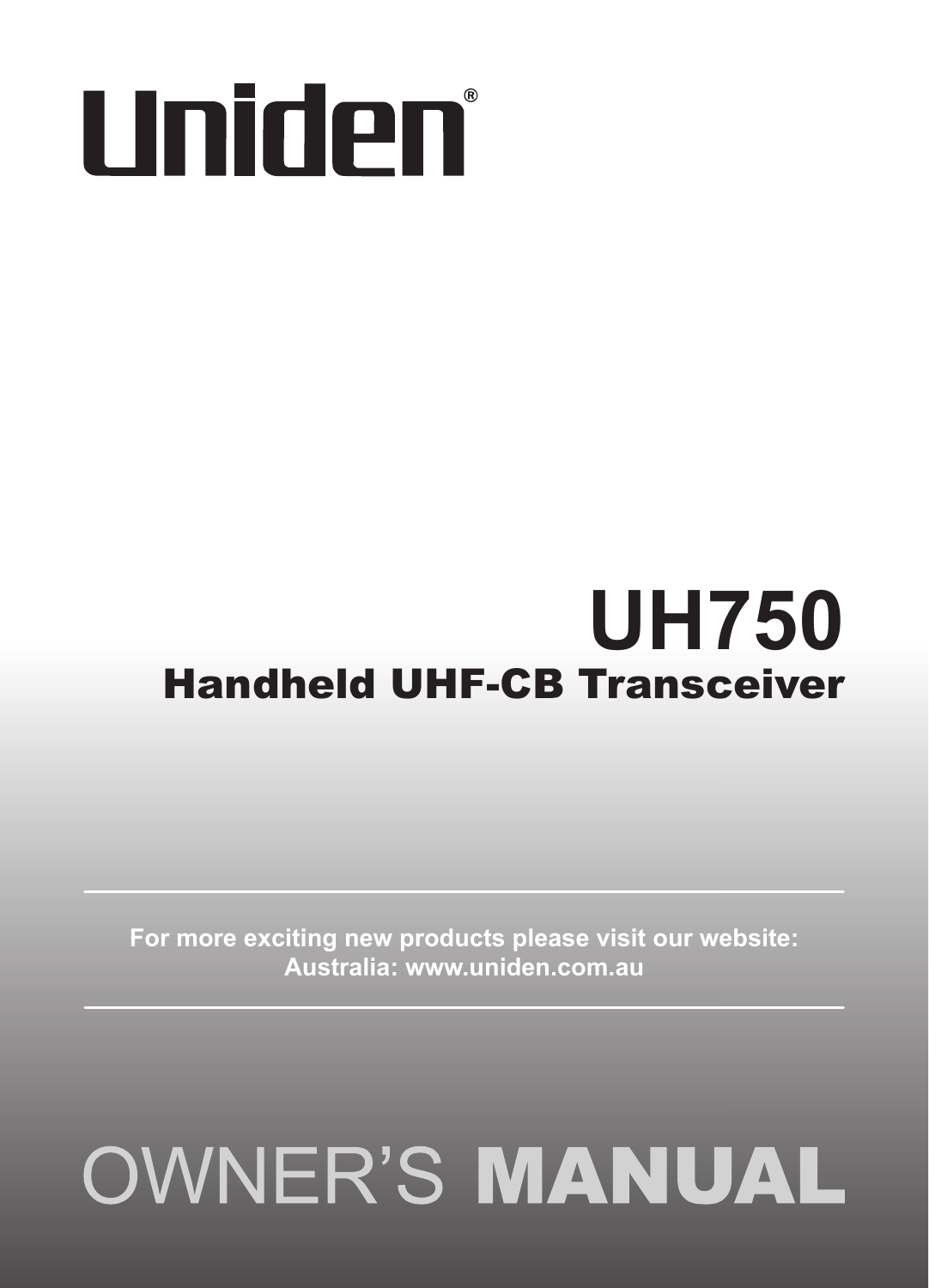## **WATERPROOF: JIS7**

Uniden's UH750 radio is designed to meet the water proofing standard of JIS7.

This Means:

Being defined as having no ingress of water when immersed at 1 metre for 30 minutes.

The UH750 will only meet this rating if fully assembled and all rubber seals and bungs are well maintained and correctly fitted. This means that the speaker microphone bung is inserted, and the battery pack and antenna are attached and securely fastened.

# **LITHIUM ION BATTERY PACK WARNING**

- This equipment contains a Lithium Ion Battery Pack.
- The Lithium Ion Battery Pack contained in this equipment may explode if disposed of in a fire.
- Do not short-circuit the Battery Pack.
- Do not charge the Lithium Ion Battery Pack used in this equipment in any charger other than the one designed to charge this Battery Pack. Using another charger may damage the Battery Pack or cause the Battery Pack to explode.
- Lithium Ion batteries must be disposed of properly.

#### **USER LICENSE INFORMATION**



The citizen band radio service is licenced in Australia by ACMA Radio-communications (Citizen Band Radio Stations) Class Licence and in New Zealand by MED General User Licence for Citizen Band Radio and operation is subject to conditions contained in those licenses.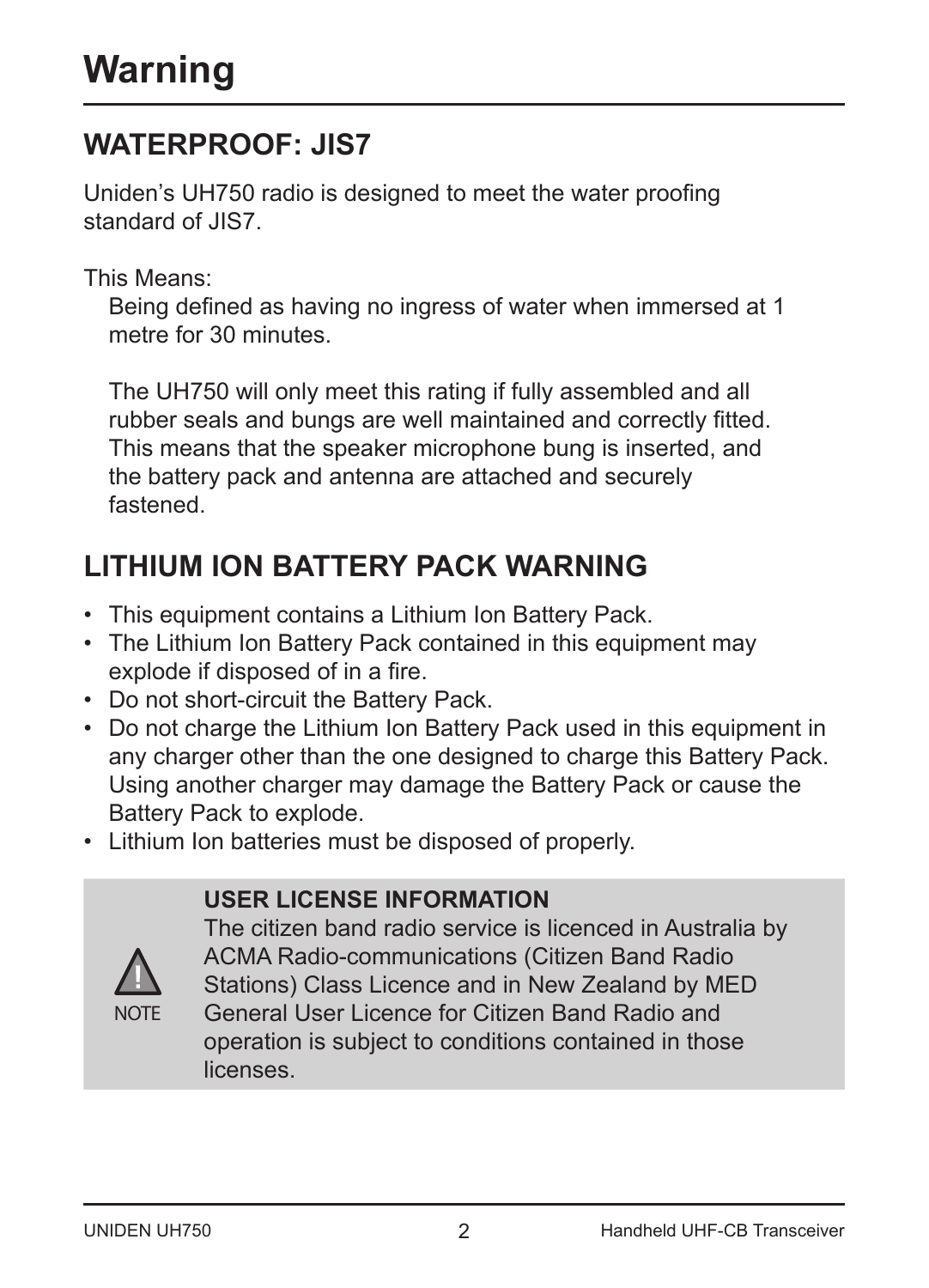# **Contents**

| <b>Introduction</b>                    |                |
|----------------------------------------|----------------|
| Features                               | $\overline{4}$ |
| Included in your Package               | 5              |
| <b>Optional Accessories</b>            | 5              |
| <b>Controls and Indicators</b>         | 6              |
| <b>Getting Started</b>                 |                |
| Mounting the Drop-in Charger           | 7              |
| Attaching the Antenna                  | $\overline{7}$ |
| Attaching the Battery Pack             | 8              |
| Attaching the Beltclip                 | 8              |
| Charging the Battery Pack              | 9              |
| <b>Battery Level Display</b>           | 10             |
| SPKR/MIC Jack Cap                      | 10             |
| Connecting the SPKR/MIC                | 10             |
| Operation                              |                |
| Power On/Off                           | 11             |
| Volume                                 | 11             |
| Adjusting the Key Beeps                | 11             |
| Roger Beep                             | 12             |
| <b>Selecting Channel</b>               | 12             |
| Squelch                                | 13             |
| To Transmit and Receive                | 14             |
| Using a Repeater Channel               | 15             |
| To Operate UH750 in Duplex Mode        | 16             |
| Scanning                               | 16             |
| Open Scan (OS) Mode                    | 16             |
| Group Scan (GS) Mode                   | 17             |
| Programming Scan Channels              | 18             |
| <b>Priority Channel</b>                | 18             |
| Choosing a Priority Channel            | 18             |
| Drop-Out Delay                         | 18             |
| <b>Advanced Features</b>               | 19             |
| <b>CTCSS</b>                           | 19             |
| <b>VOX</b>                             | 19             |
| Power Save                             | 20             |
| <b>Back Lighting</b>                   | 20             |
| <b>Keypad Lock</b>                     | 21             |
| Busy Channel Lock-out (BCL)            | 21             |
| Monitor                                | 21             |
| <b>CTCSS Codes and Frequencies</b>     | 22             |
| <b>UHF-CB Channel Guidelines</b>       | 23             |
| <b>UHF-CB Channels and Frequencies</b> | 24             |
| Warranty                               | 26             |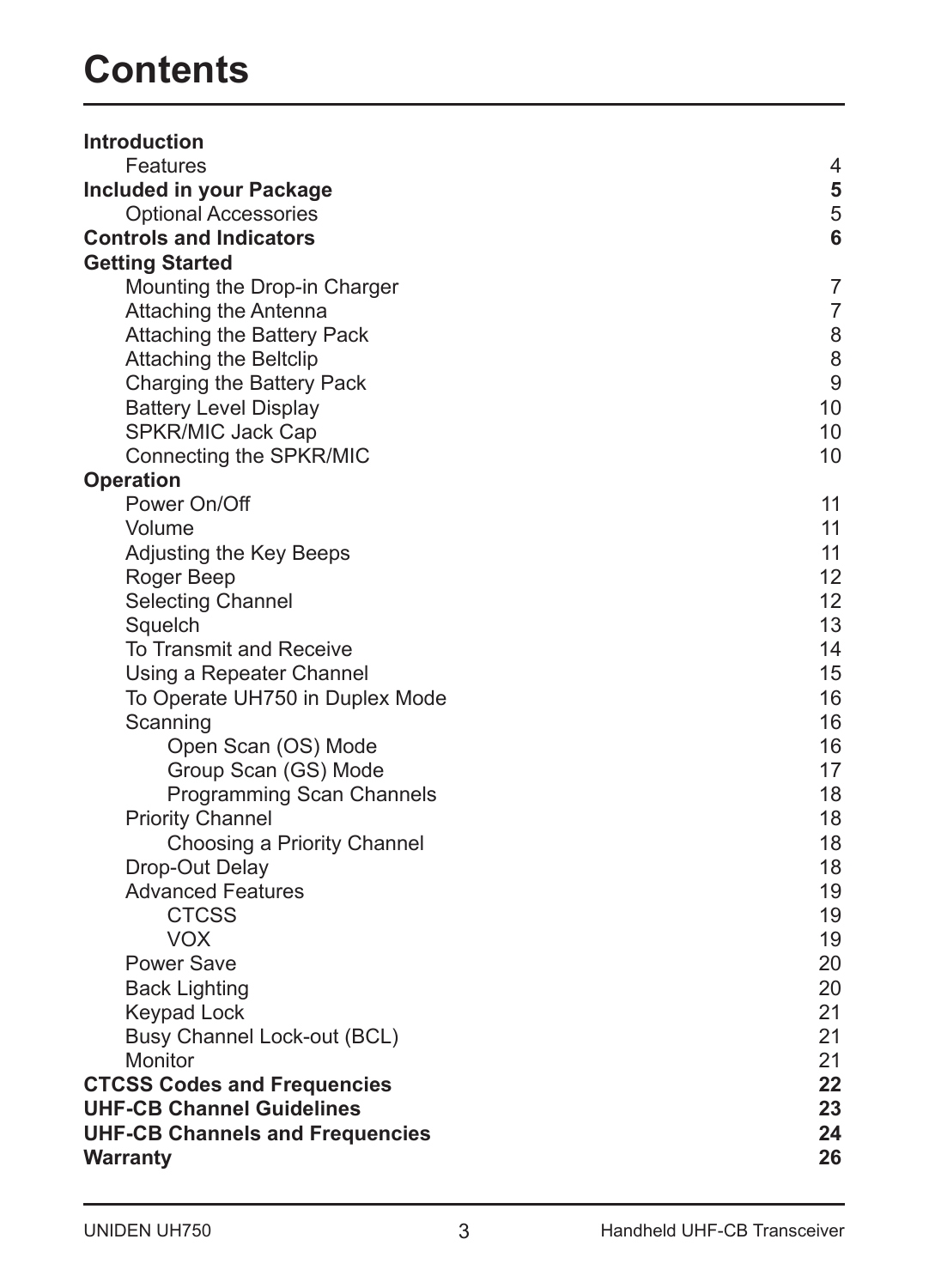# **Introduction**

The UH750 is a JIS7 Waterproof, portable two-way UHF-CB radio. It is compact, rugged and fits easily in your hand. This hand held UHF-CB radio will give you consistent, outstanding performance in virtually all conditions and situations. To ensure that you get the most from the UH750 features, please read this operating guide carefully before using the unit.

#### **FEATURES**

- Narrow Band (NB) Radio
- Communicate with up to 80 Channels in the UHF-CB Band<sup>1</sup>
- 5W Max TX Power
- 1W/5W Switchable TX Power
- Built-in AVS Circuitry<sup>2</sup>
- Waterproof (meets JIS7 waterproof specifications)<sup>3</sup>
- Rubber Grips/Seal
- 38 Built-in CTCSS codes
- Backlit Keypad & LCD Display
- Duplex Mode<sup>1</sup>
- Open and Group Scan
- Busy Channel Lockout Function
- VOX Function
- Headset Jack
- Keypad Lock
- Battery Type: Lithium-lon Rechargeable
- Low Battery Alert
- Battery strength Indicator
- Auto Battery Save
- Battery Cover with charge contacts
- Roger Beep
- <sup>1</sup> Refer to p.23 p.25 for channel information
- ² AVS Automatic Volume Stabilizer detects and manages incoming audio to comparable levels.
- <sup>3</sup> The UH750 radio meets waterproof (JIS7) specifications only when the battery, the antenna and speaker MIC jack cap are correctly installed. The UH750 will retain its JIS7 rating when the accessory Speaker MIC is connected correctly but the Speaker MIC itself is not splash or waterproof.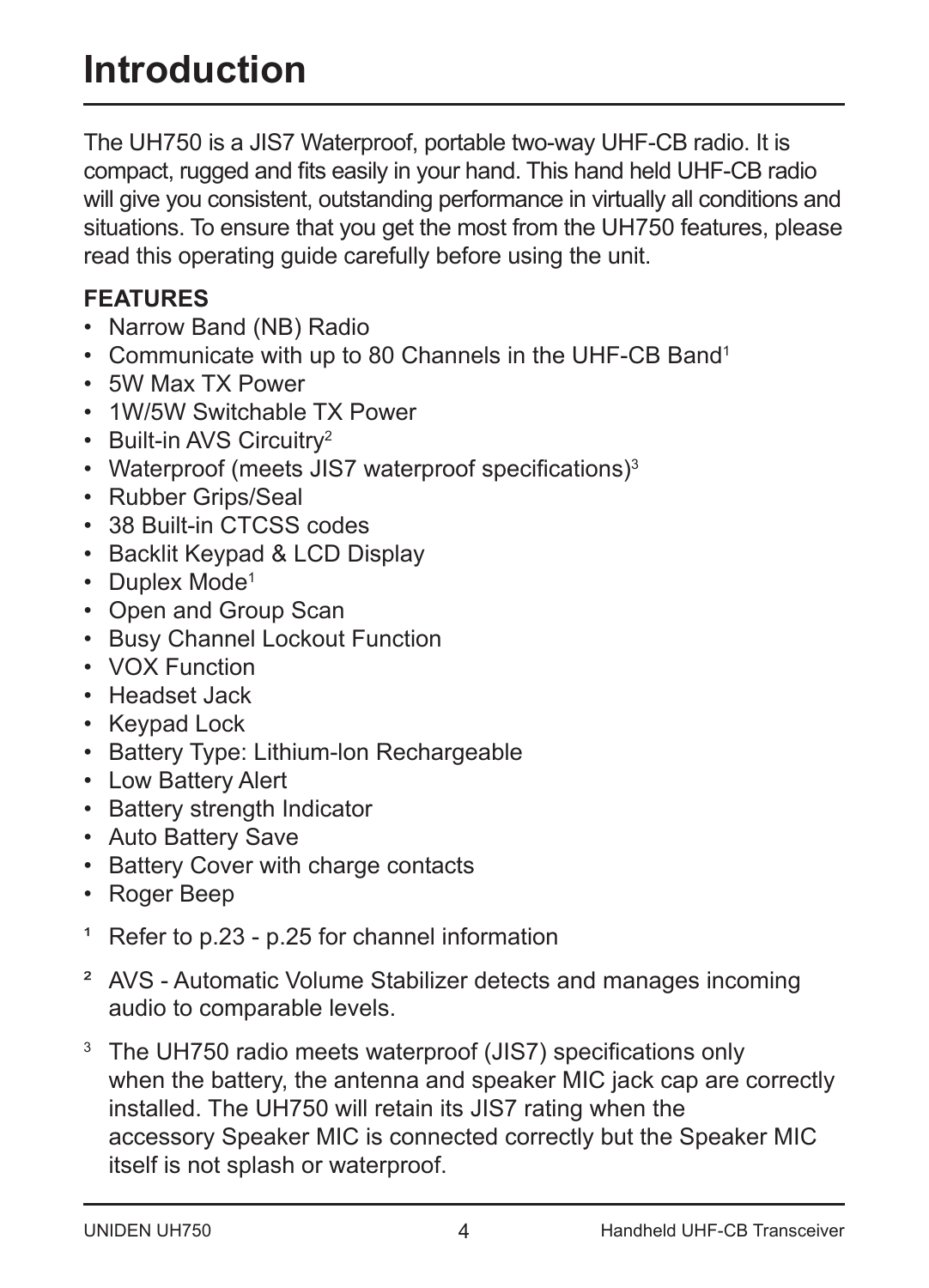# **Included in your Package**





UH750 AC Adaptor (AAD-075S(M))



Antenna



Drop-in Charger (DT075A)

Lithium Battery (BP079)



Beltclip







Owner's Manual Mounting Screws



If any of these items are missing from the box, contact your place of purchase, immediately.

# **Optional Accessories**

- VOX Headset
- Heavy Duty Speaker Mic
- External Speaker Mic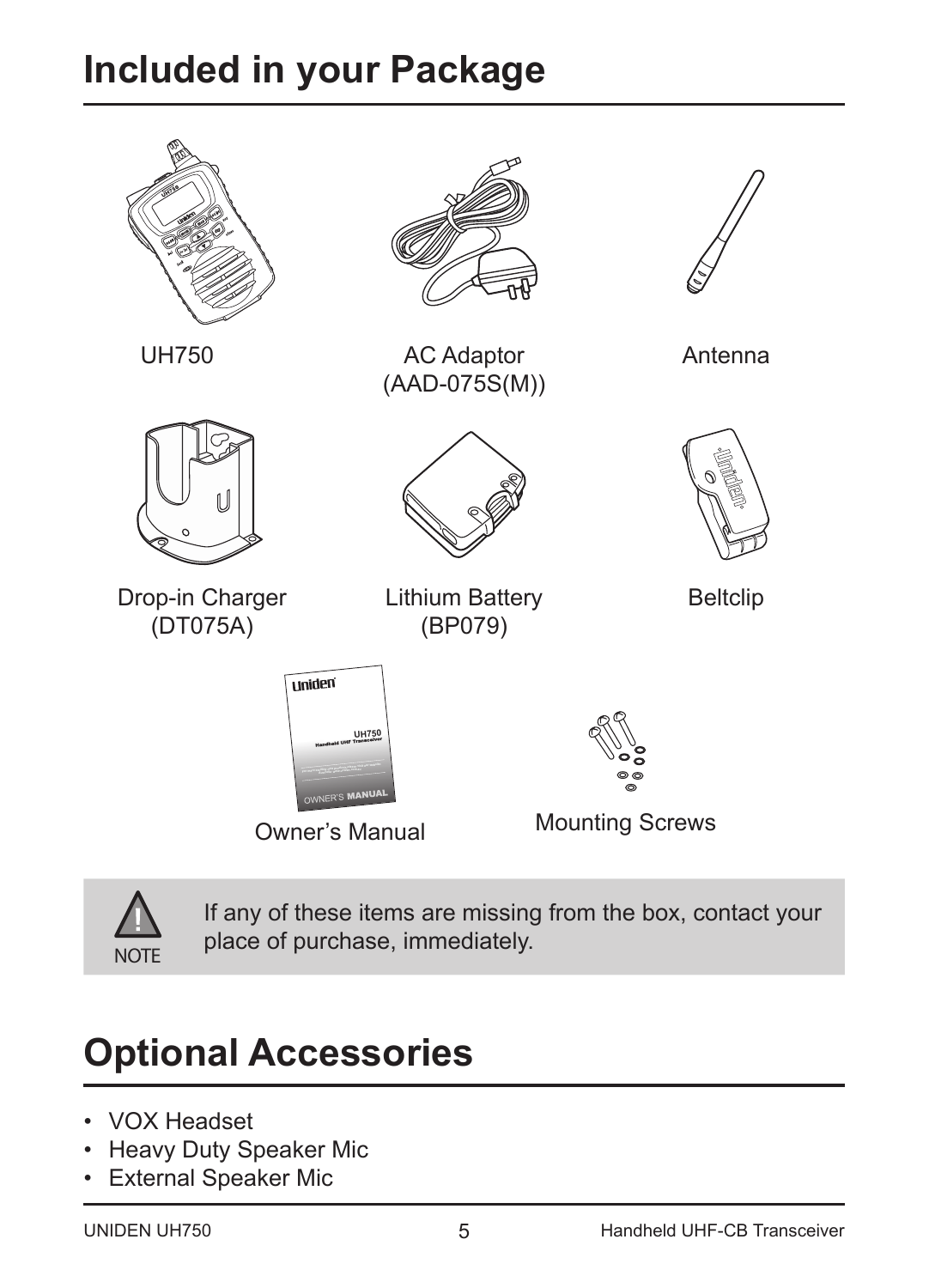# **Controls and Indicators**



 $10$  $\overline{a}$  $11$  $\overline{a}$ π  $\overline{\phantom{a}}$ m 12 *UH750*  $13$ 6  $14$ **Uniden**  $15$  $\overline{z}$  $\sqrt{m}$ 16  $\mathbf{a}$ **<sup>1</sup> 5w** $17$  $\overline{Q}$  $18$ 19

- 1 Antenna
- 2 Beltclip<br>3 Battery
- 3 Battery<br>4 Battery
- 4 Battery Release Clip<br>5 PTT (Push to Talk) K
- 5 PTT (Push to Talk) Key<br>6 Memory Key (mem)
- Memory Key (mem)
- 7 Scan Button (scan)/ Busy Channel Lock-Out Mode (bcl)
- 8 TX Power/Lock Button<br>9 Microphone
- **Microphone**
- 10 Speaker MIC Jack
- 11 ON/OFF VOL Knob
- 12 Squelch Knob (SQ)
- 13 LCD Display
- 14 Monitor Button (mon)
- 15 Open Scan/Group Scan (os/gs)/VOX
- 16 Channel Up Button  $($
- 17 Duplex Key (dup)/ CTCSS Key (ctcss)
- 18 Channel Down Button  $\overline{\mathbf{V}}$
- 19 Speaker



- A Transmit<br>B 1W Powe
- 1W Power
- C Duplex Transmit<br>D Scanning
- D Scanning<br>E Monitor
- E Monitor<br>E Priority
- F Priority<br>G Busy C
- Busy Channel Lock Out
- H Group Scanning<br>I Channel Number
- I Channel Numbers<br>J CTCSS
- J CTCSS<br>K VOX
- K VOX
- L Roger Beep
- M Battery Level Indicator<br>N Kev Lock
- Key Lock
- O Memory<br>P Receive
- **Receive**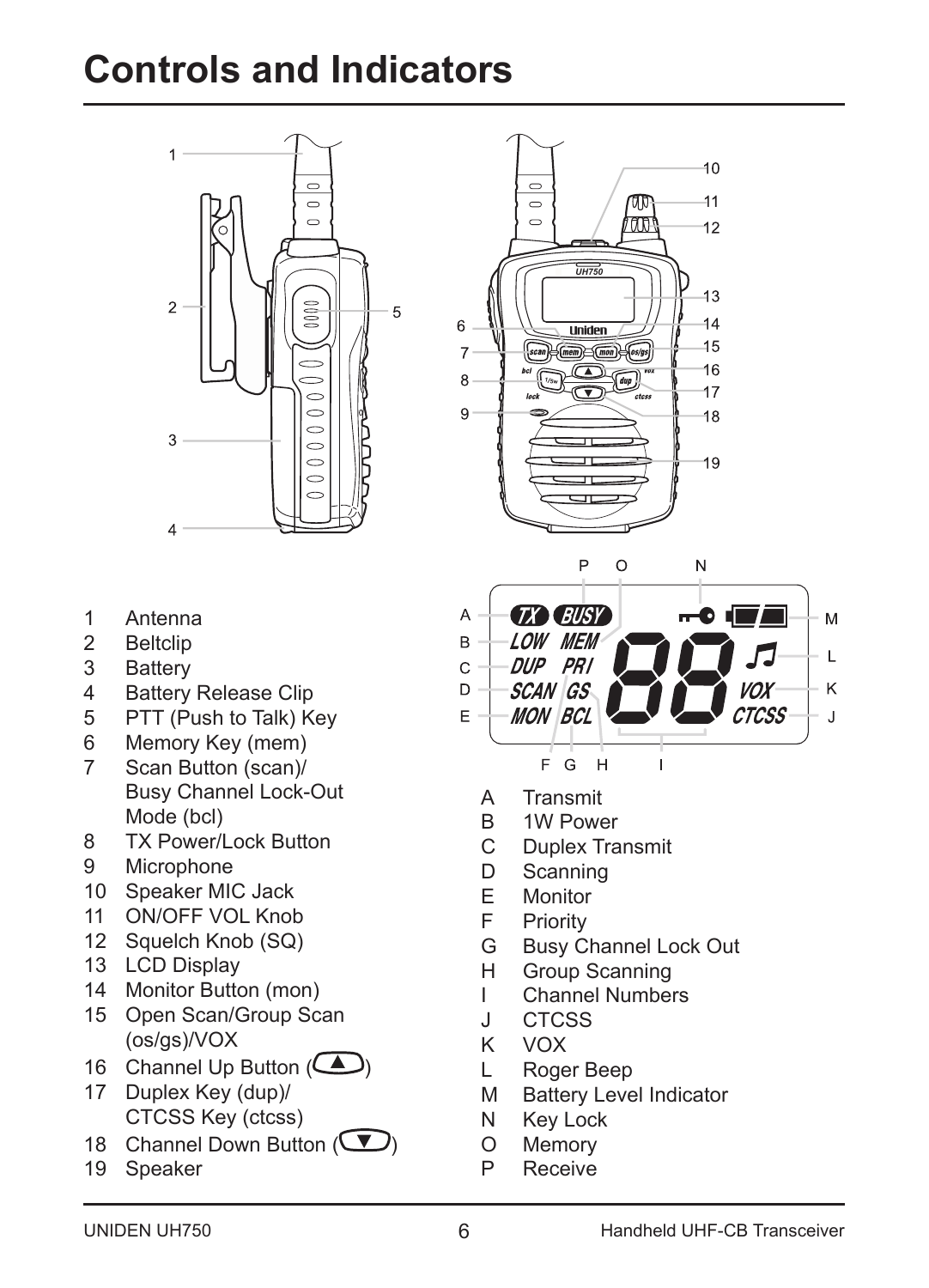# **Mounting the Drop-in Charger**

1. Mount the drop-in charger to either a table or wall.

#### Table:

Attach the drop-in charger using the mounting screws and washers.

#### Wall:

Insert the two mounting screws into the wall keeping the same space as the holes on the charger.

Place the charger with the screws through the larger holes then turn the charger.

2. Plug one end of the AC adapter into the wall outlet and the other end into the drop-in charger.

When you mount the drop-in charger in a mobile vehicle, use the optional cigarette lead instead.

# **Attaching the Antenna**

Attach the antenna to the UH750. Be sure the antenna is firmly seated.









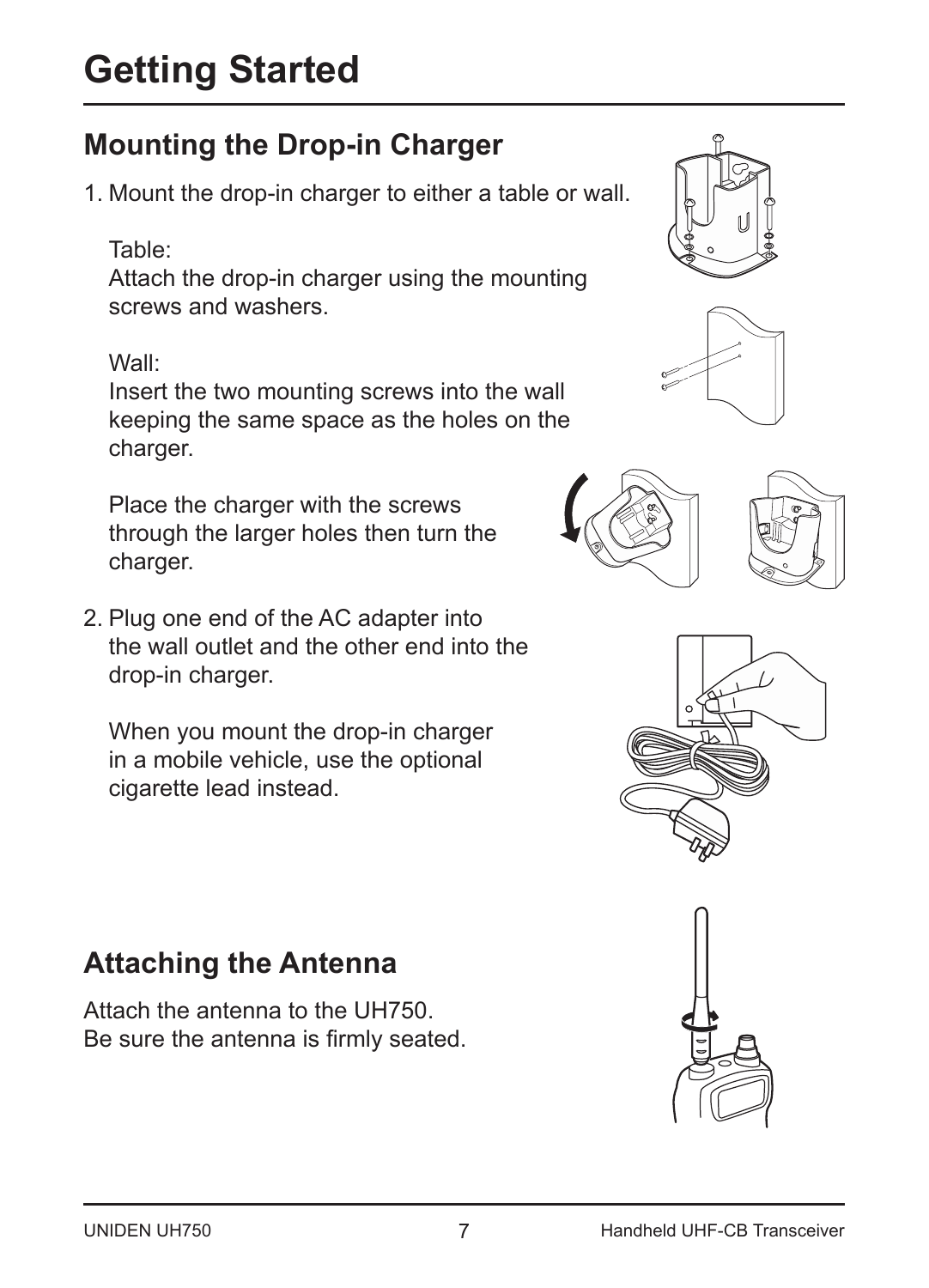# **Attaching the Battery Pack**

- 1. Place the battery pack onto the back of the radio. It will only fit in one way.
- 2. Snap the battery release clip until it clicks. Be sure the battery pack fits tightly against the UH750 body.



Avoid exposing the Lithium Ion battery, attached or unattached to the radio, in direct sunshine, heated cars, or in areas with temperatures below –20°C (–4°F) or above +60°C (+140°F).



Exposing the chemicals contained within the battery pack to temperatures above +60 °C (+140°F) may cause the battery to rupture, fail or reduce performance.

In case of exposure to cell contents, wash the affected area thoroughly, and seek medical attention.

Additional battery cautions should be applied as described on p.2.

# **Attaching the Beltclip**

- 1. Hold the beltclip in the direction.
- 2. Apply it to the hanger piece on the back of the radio. Then slide it up.

3. You will hear a click. The beltclip is firmly attached.

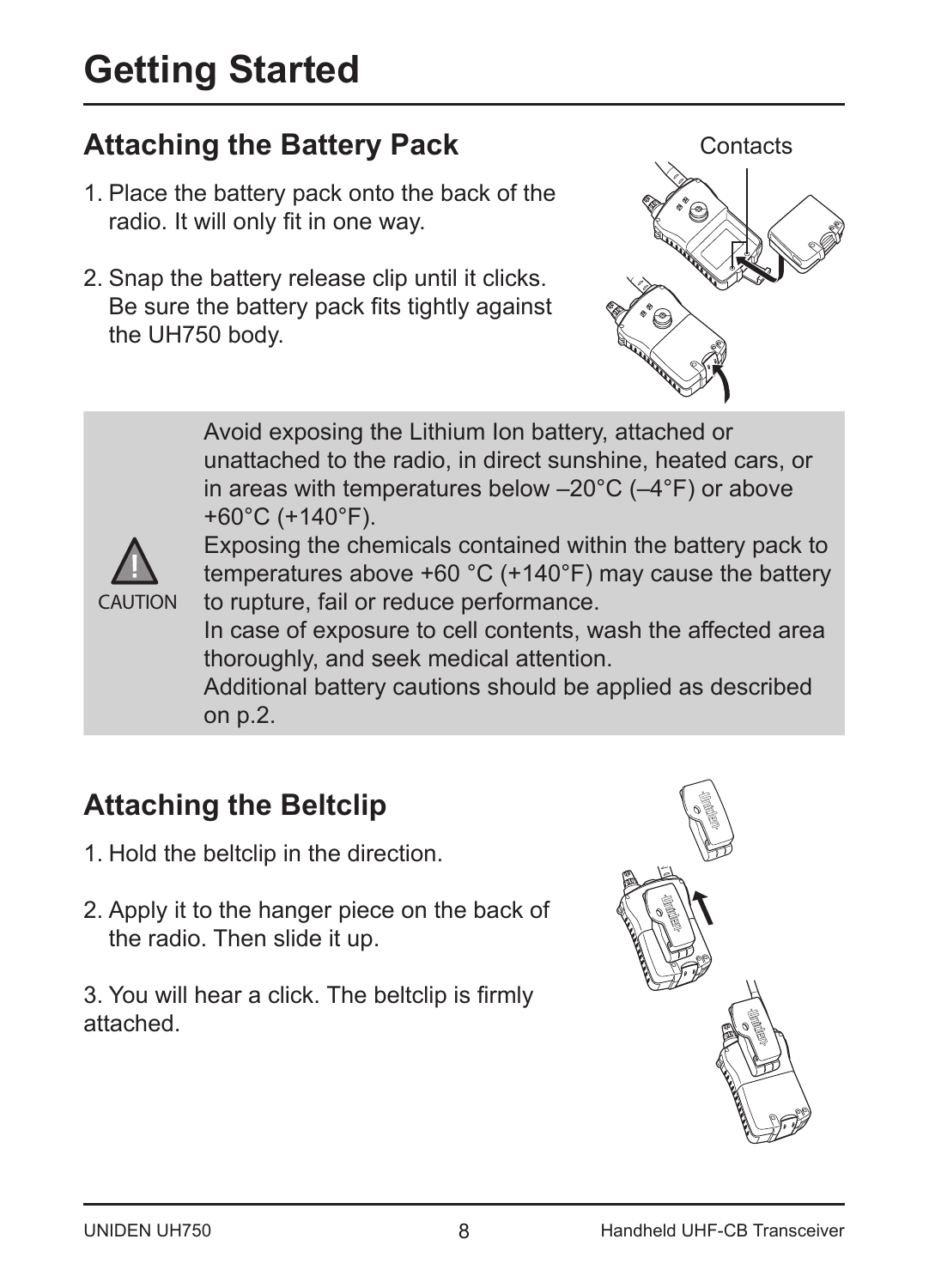4. To take the beltclip off the radio, turn it and slid it up.

## **Charging the Battery Pack**

Your radio is powered by a specially designed Lithium Ion battery pack.

- Before operating the UH750, charge the Lithium Ion battery pack for 7 hours without interruption in the drop-in charger.
- 1. Place the UH750 in the drop-in charger.

2. The red LED illuminates and stays ON, until fully charged.

- The charger won't overcharge the battery pack. When charging is completed, the charge LED is no longer illuminated.
- **Do not transmit when the UH750 is in the drop-in charger!**
- You can monitor incoming calls while the UH750 is in the drop-in charger.





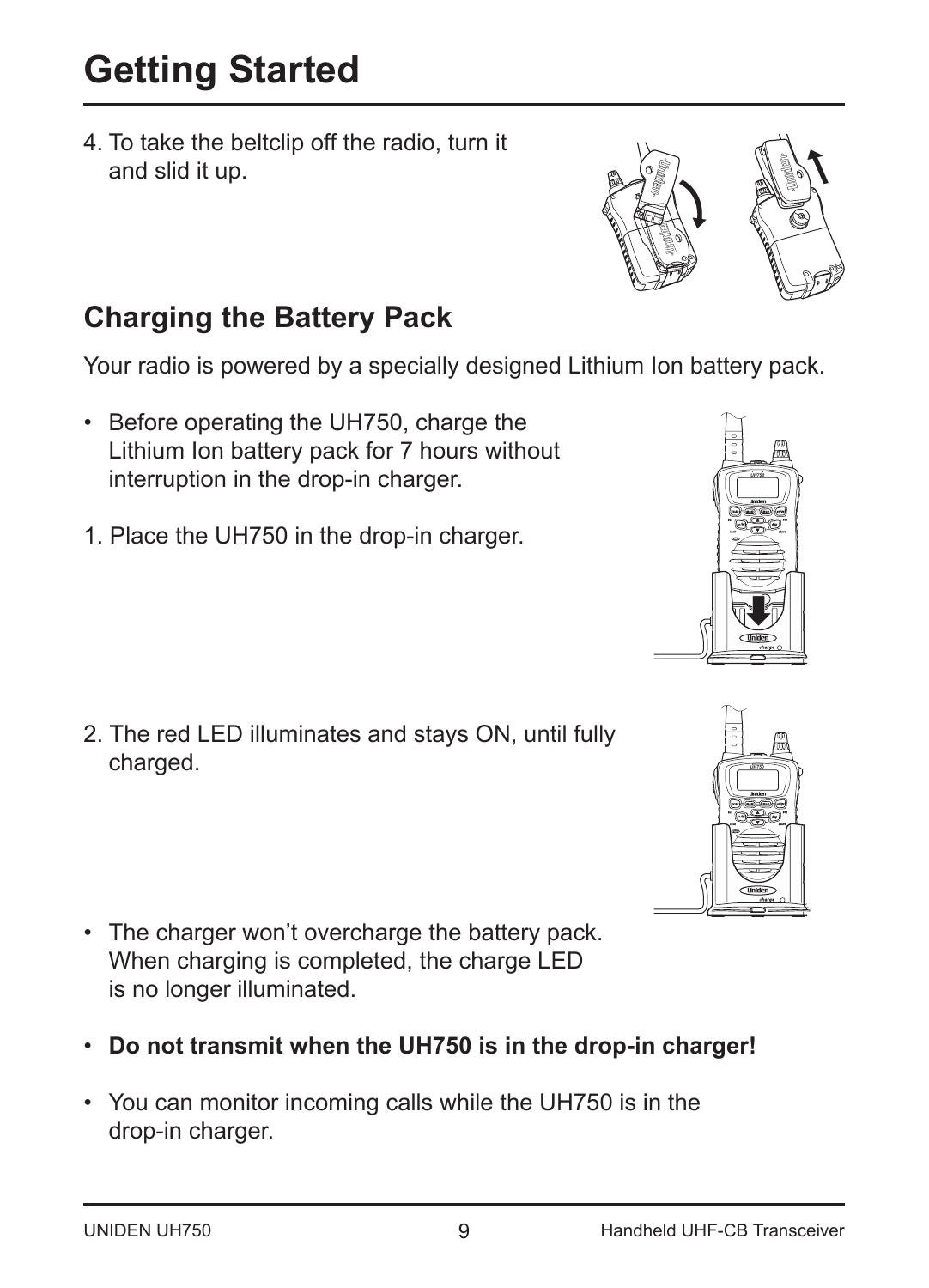# **Battery Level Display**

The BATTERY icon in the top right hand corner of the screen indicates the UH750 current battery voltage level at all times. The battery level is displayed in 4 levels.





When *PTT* is pressed at Level Empty, battery icon and channel number will flash, transmission is disabled.



Recharge the battery at any time. From empty the battery will take up to 7 hours to fully charge.

Battery Life : 14 Hours (Typical) This is based on the following Duty Cycle:

| Transmit (Low Power) | 5%  |
|----------------------|-----|
| Receive              | 5%  |
| Stand-by             | 90% |

# **SPKR/MIC Jack Cap**

Make sure the SPKR/MIC jack cap is firmly pushed in to maintain submersible rating.

# **Connecting the Optional SPKR/MIC**

Release the SPKR/MIC jack cap to plug in the SPKR/MIC. Secure the SPKR/MIC plug by tightening the plug collar clockwise.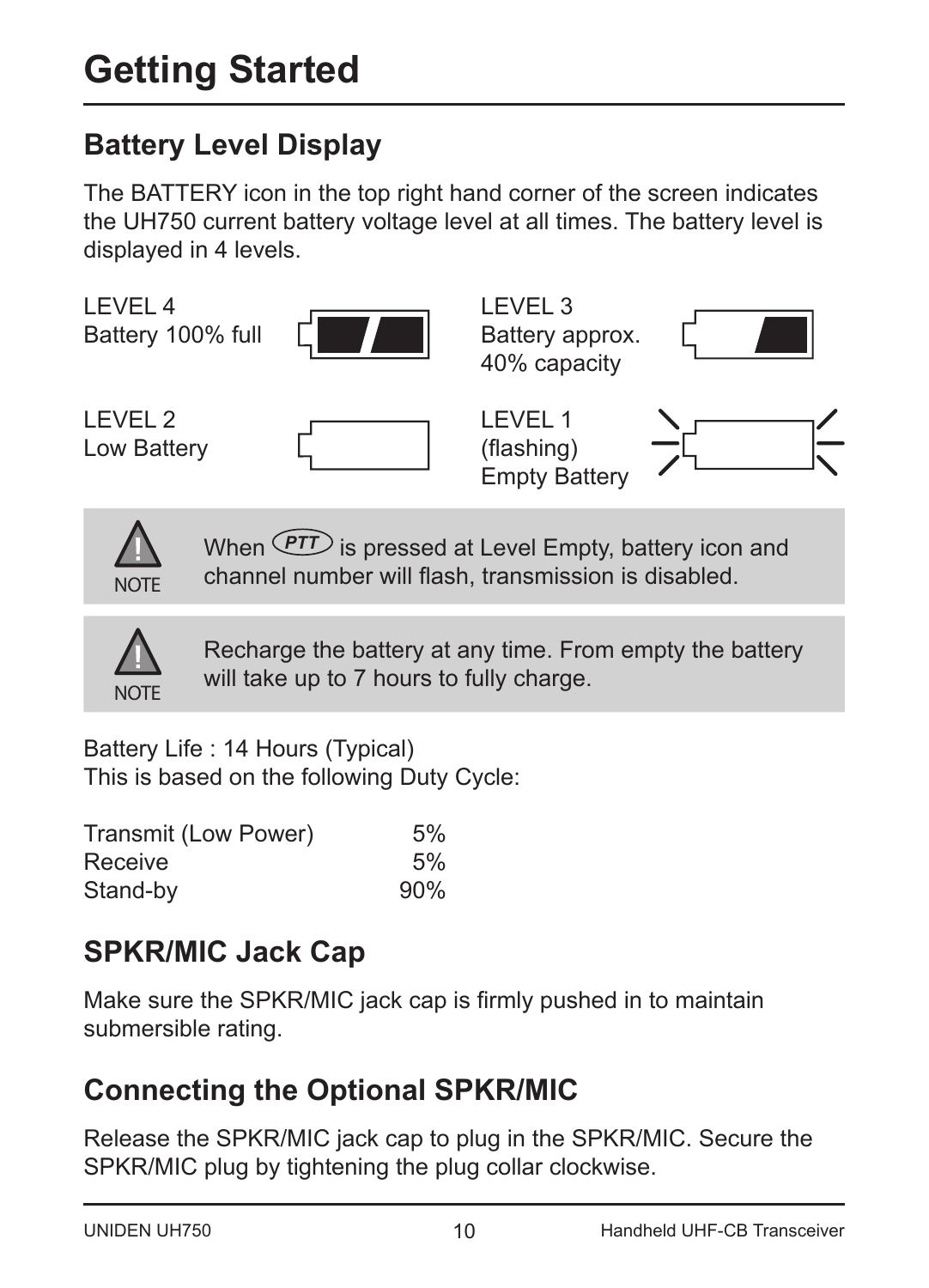# **Operation**

• See the Controls and Indicators page at the back of this operating guide for button and key operations.

# **Power On/Off**

To turn the unit **ON**, rotate the **[ON/OFF VOL]** clockwise. A channel number and battery level should appear on the display.



To turn the unit **OFF**, rotate the **[ON/OFF VOL]** knob counter-clockwise. The display will disappear.

## **Volume**

Rotate the **[ON/OFF VOL]** knob clockwise or counter-clockwise to adjust speaker volume to desired listening level.

# **Adjusting the Key Beeps**

Your radio emits a beep each time-one of the keys (except for the PTT or mon) are pressed.

To turn OFF this beep: Press and hold  $(dup)$  while turning on the radio. To turn ON this beep: Press and hold *dup* while turning on the radio.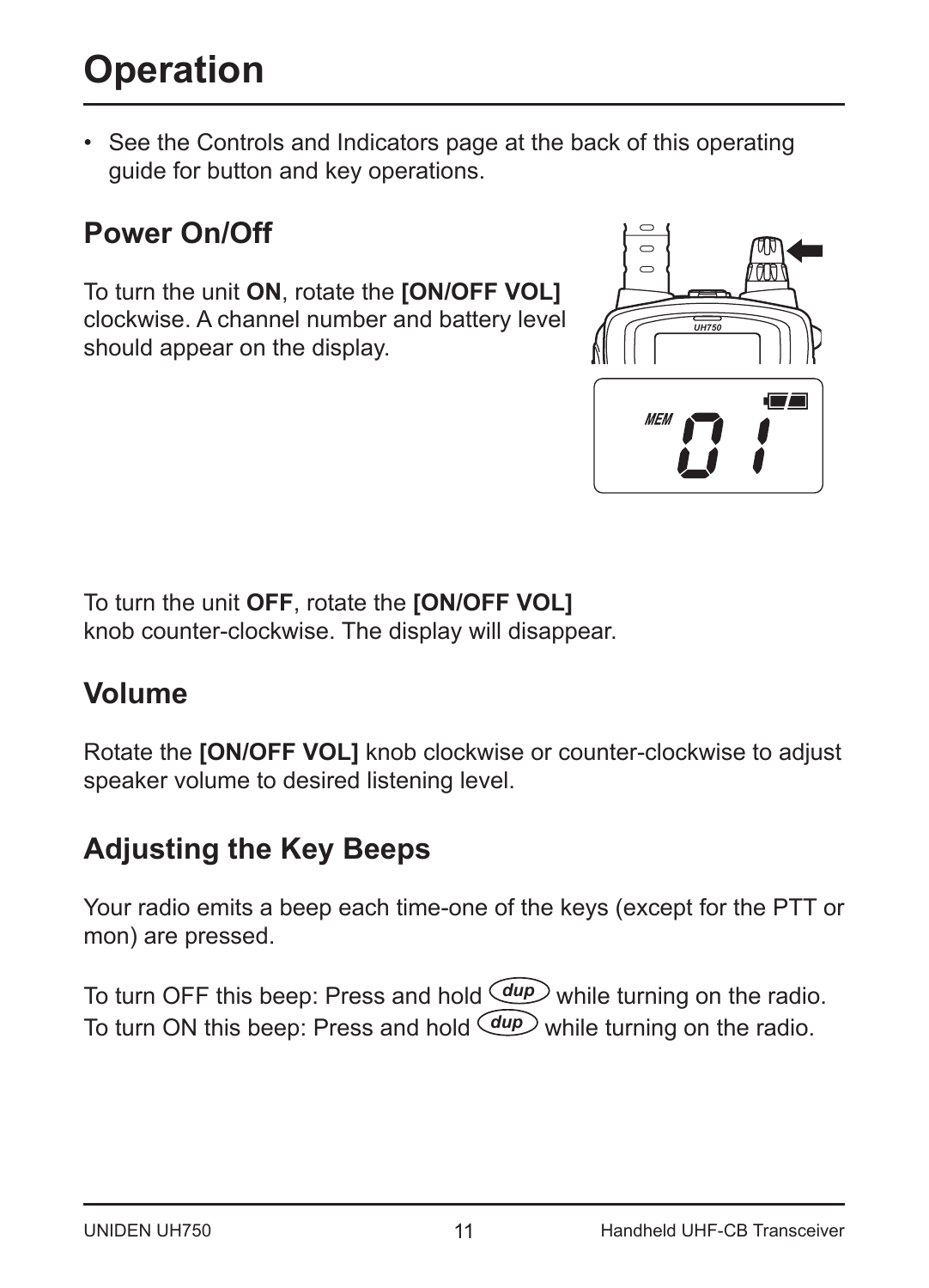# **Roger Beep**

Roger Beep is a BEEP that is sent to notify the end of transmission (both PTT and VOX transmission.) Roger Beep can be heard through the speaker when Key Beep is on. Roger Beep is transmitted even if key beep is turned off. However Roger Beep will not be heard from the speaker.

**To turn ON Roger Beep:** Press and hold **a** while turning on the radio.

**To turn OFF Roger Beep:** Press and hold while turning on the radio.

## **Selecting Channel**

Press  $\bigodot$  or  $\bigodot$  to select the desired channel.



If you press and hold the  $\bigcirc$  or  $\bigcirc$ , channel number will scroll rapidly.



For your reference a list of the available channels, corresponding frequencies and guidelines for their use and selection is printed on page 23. For Australia, Channels 05 and 35 are reserved for Emergency Calls.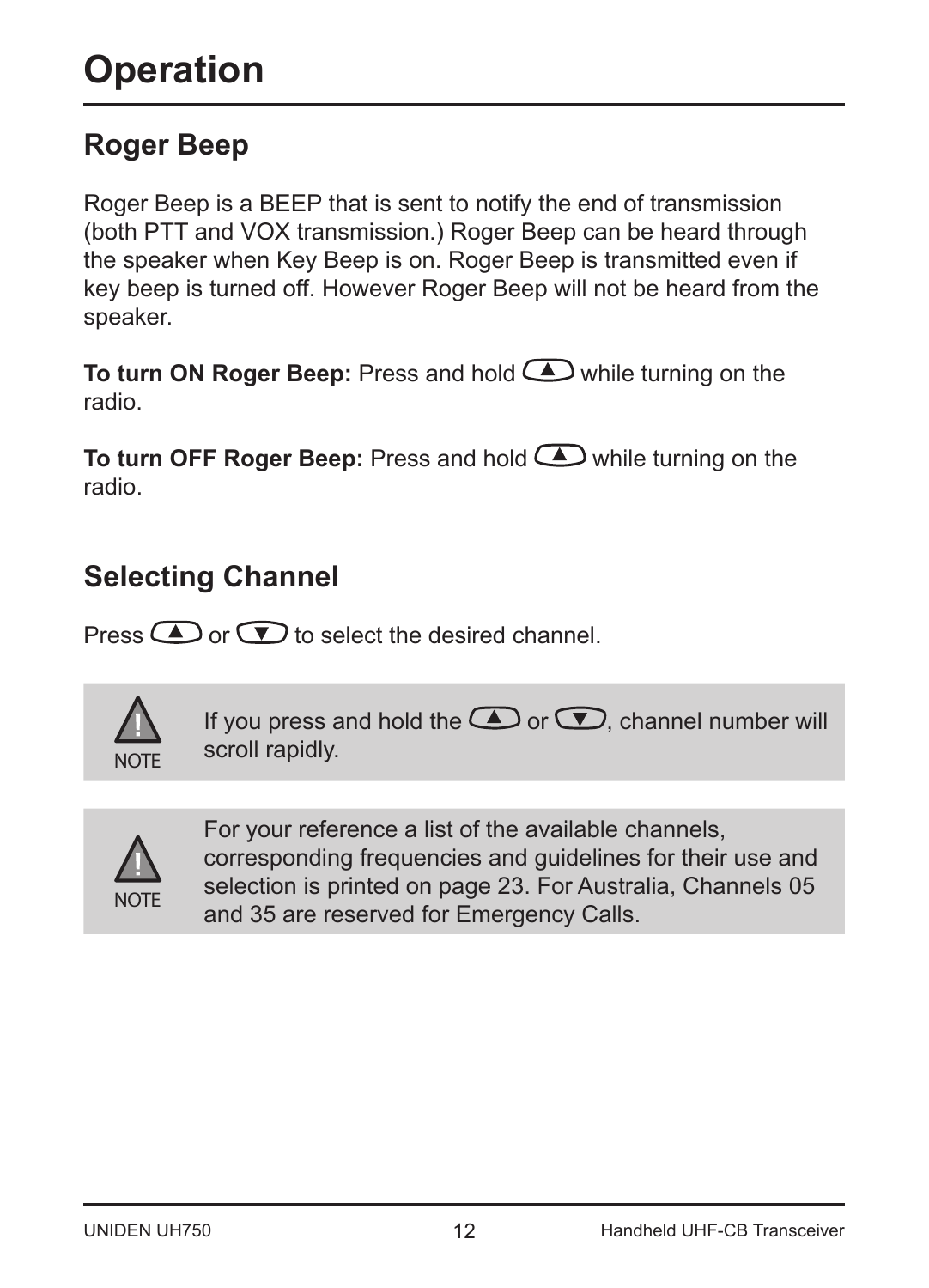# **Squelch**

The squelch is used to eliminate any annoying background noise when there are no signals present.

*squelch in your UH076SX UHF-CB radio.*

Make sure to first select a channel not in use before setting the squelch in your UH750 UHF-CB radio.

Think of squelch as a gate. Turn **[SQ]** fully Think of squelch as a gate. Turn **[SQ]** fully clockwise. This raises the "Squelch Gate" so high clockwise. This raises the "Squelch Gate" so high that only the very strong signals can get through. that only the very strong signals can get through.

Turn **[SQ]** fully counter clockwise until you hear a Turn **[SQ]** fully counter clockwise until you hear a hiss. This opens the "Squelch Gate" so that hiss. This opens the "Squelch Gate" so that everything gets through noise, weak signal, and everything gets through noise, weak signal, and strong signals. strong signals.

To set the "Squelch Gate" to the desired level, turn To set the "squelch" sale to the desired level, turn **EVALUATE: EXAMPLE CONSTRUCT:** THE **[SQ]** clockwise just until the noise. The stopped. Now only the desired signal can get turn the **[SQ]** clockwise just until the noise through. stopped. Now only the desired signal can get

> If an incoming signal is very weak there is a possibility that you will have a choppy or broken reception, due to the *If an incoming signal is very weak there is a* for the same a shoppy of *broken reception*, also to the sensitivity of the squelch. In this case, simply rotate the **[SQ]** clockwise until the weak signal is heard clearly. *In this case, simply rotate the [SQ] clockwise*

> > 13



Noise Weak Signals Medium Signals Strong Signals



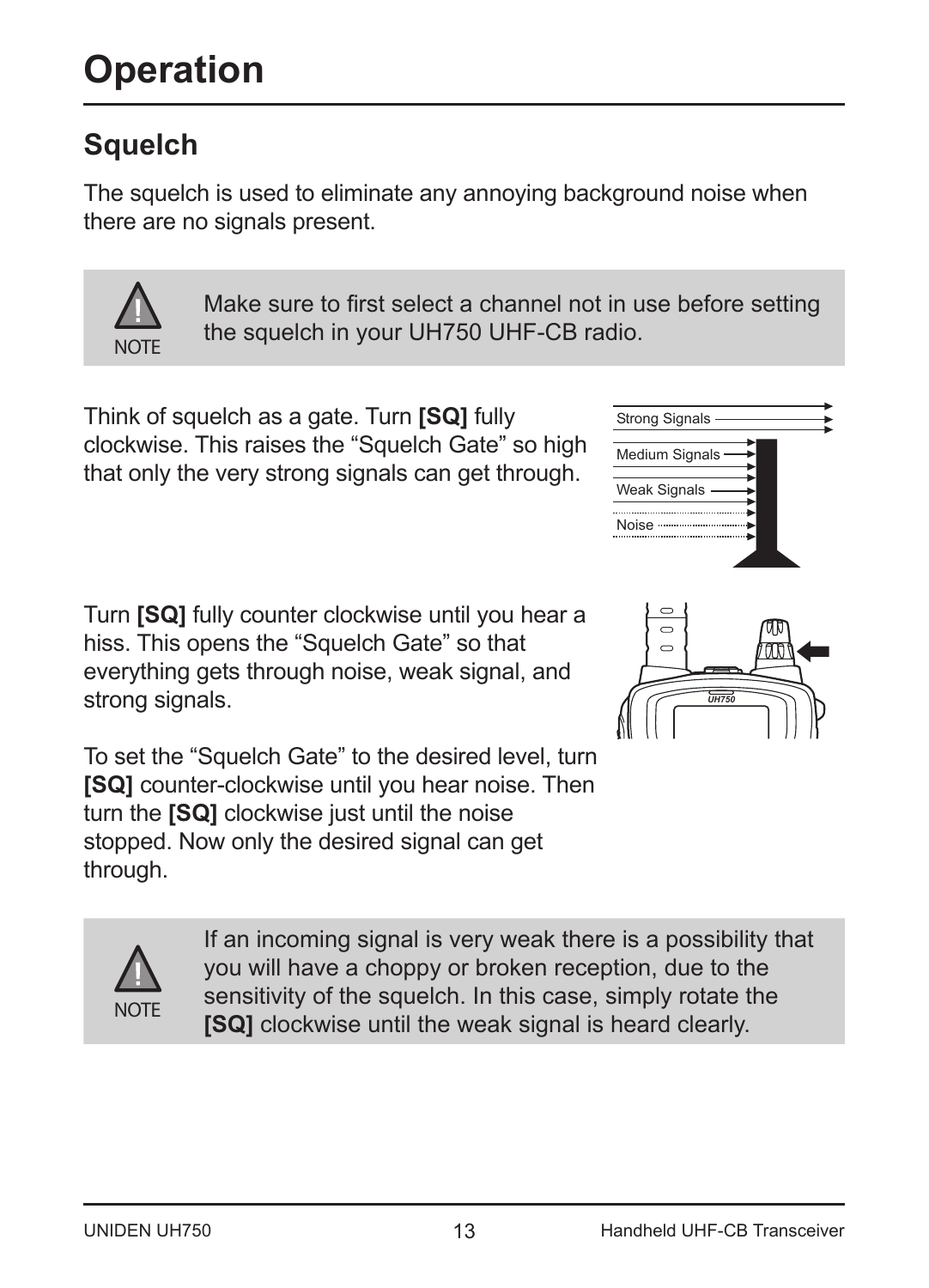# **To Transmit and Receive**

The UH750 uses the UHF-CB Channels. For your reference a list of the available channels and corresponding frequencies is printed on p.24 p.25.

1. The maximum RF transmit power of UH750 is 5 Watts.

To switch to low power, press *1/5w* . **LOW** appears on the LCD.

To switch back to higher power, press *1/5w* again. **LOW** indicator disappears from the LCD.

- 2. Before you transmit, listen for activity on the selected channel
- 3. When the channel is clear, press and hold the *PTT* to transmit. **TX** appears on the LCD.

Hold the radio with microphone approximately five cms in front of your mouth with the antenna at approximately 45° angle away from your head. Speak in a clear, normal conversational voice.

4. When you have finished speaking, release the *PTT* and listen for a response. **TX** indicator then disappears on the LCD.

The display shows **BUSY** when a transmission is being received by your radio.





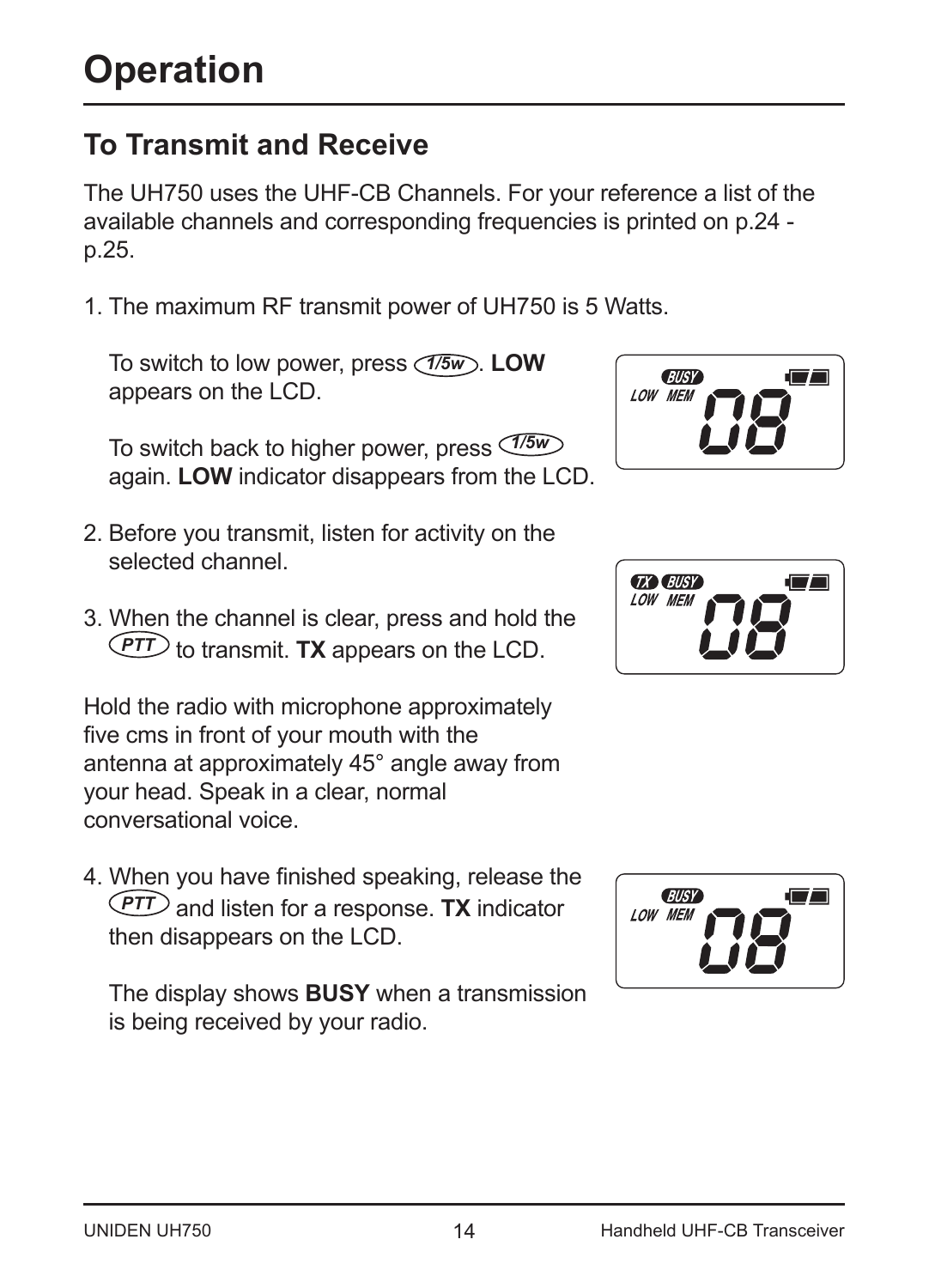# **Using a Repeater Channel**

UHF-CB Repeaters are used to retransmit or relay your signal. Repeaters will extend the range of your radio and overcome the shielding effect caused by solid obstructions.

In normal Simplex operation, your radio transmits on one particular frequency and receives on that same frequency. If there is a barrier (i.e. a Tall Building) that partially blocks your transmitted signal, the possibility of the other radio receiving the signal is very slim. Valleys, metallic structures, etc., tend to act as a screen between radios.

Standard Operation without the aid of a Repeater Station



Operation with the aid of a Repeater



With Duplex operation, the signal coming from your radio is received by the Repeater station and then re-transmitted at the same time on another channel.

Your UH750 is designed with duplex capability on Channels 1 to 8 and Channels 41 to 48. When any of these channels are set to operate in duplex mode during transmission, the UH750 automatically sends the signal at a frequency 30 channels above the original in order to access the repeater station. After transmitting, the radio reverts back to its original operating frequency.

For example:

- 1. CH01 is on Duplex Mode will receive on CH01 but Transmit on CH31
- 2. CH41 is on Duplex Mode will receive on CH41 but Transmit on CH71, etc... Refer to UHF-CB Channel & Frequencies table on p.24 - p.25.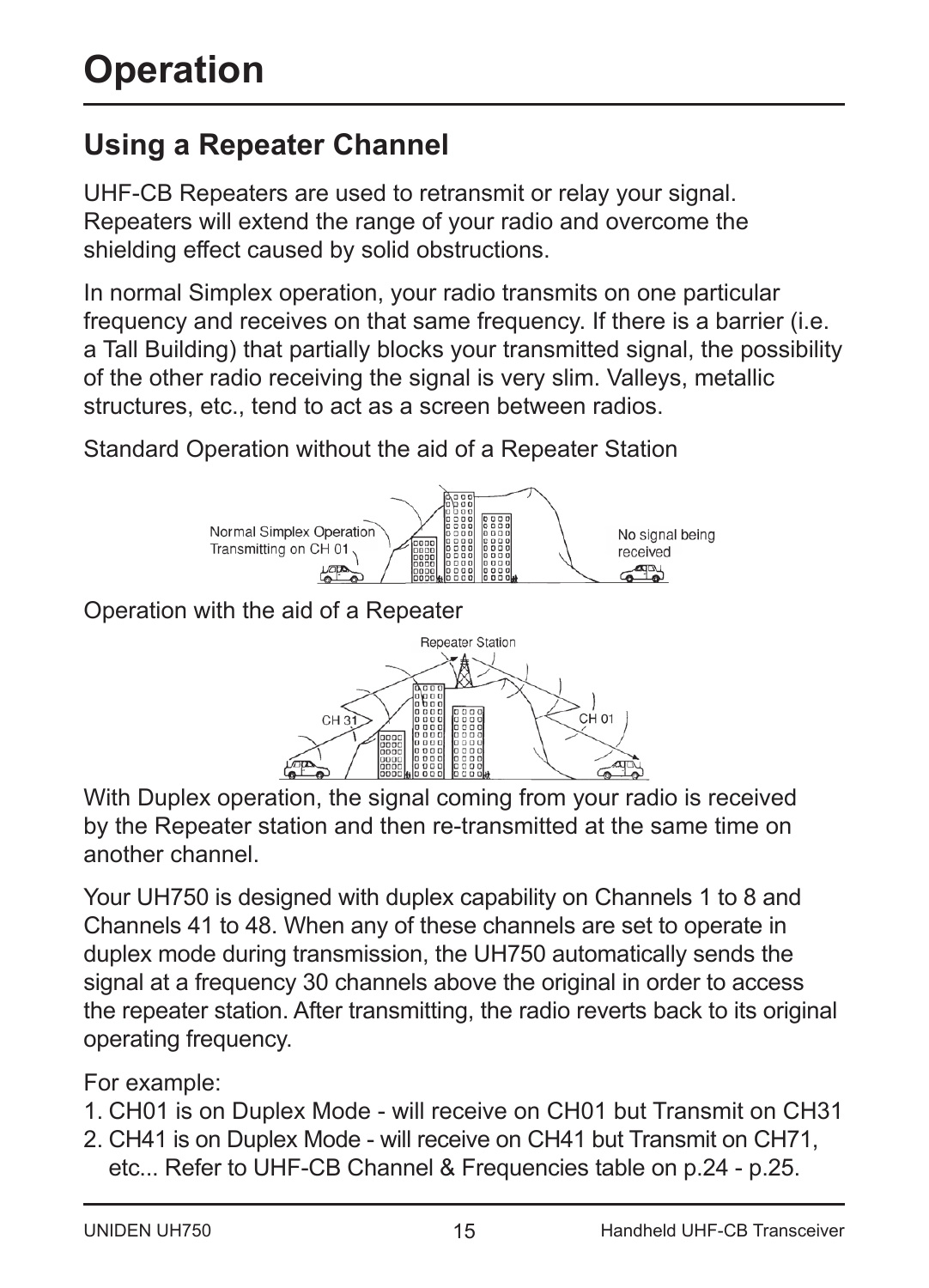# **Operation**

# **To Operate UH750 in Duplex Mode**

Only channels 01 - 08 and 41 - 48 are available for Duplex.

Eg. CH01 is being used in your area for repeater use.

Press *dup* momentarily. The **DUP** icon appears.

Press *dup* again to deactivate the duplex operation. UH750 will return to simplex operation.



Check with your local retailer for available repeaters.

# **Scanning**

The UH750 has two types of scanning; Open Scanning (OS) and Group Scanning (GS). Scanning allows you to search for active channels programmed in the OS or GS memory.

To initiate scanning; Press *scan* and scanning starts. **SCAN** icon flashes during scanning.

## **Open Scan (OS) Mode**

The absence of GS icon indicates that the unit is in OS mode. Allows continuous scanning of channels stored in the Open Scan (OS) memory. If an active channel is found, scanning will stop on that channel.



The factory has preprogrammed all the UHF-CB channels into the Open Scan channel memory. However, you can change or customize the channels by following the steps on programming Scan Channels on page 18.

#### **Example: CH80 becomes active**

If the received signal cease, the unit will wait for at least 3 seconds for the signal to return, otherwise scanning resumes.

To skip the active channel, press *mem* momentarily. Scanning resumes. To deactivate SCAN, press *scan* or *PTT* .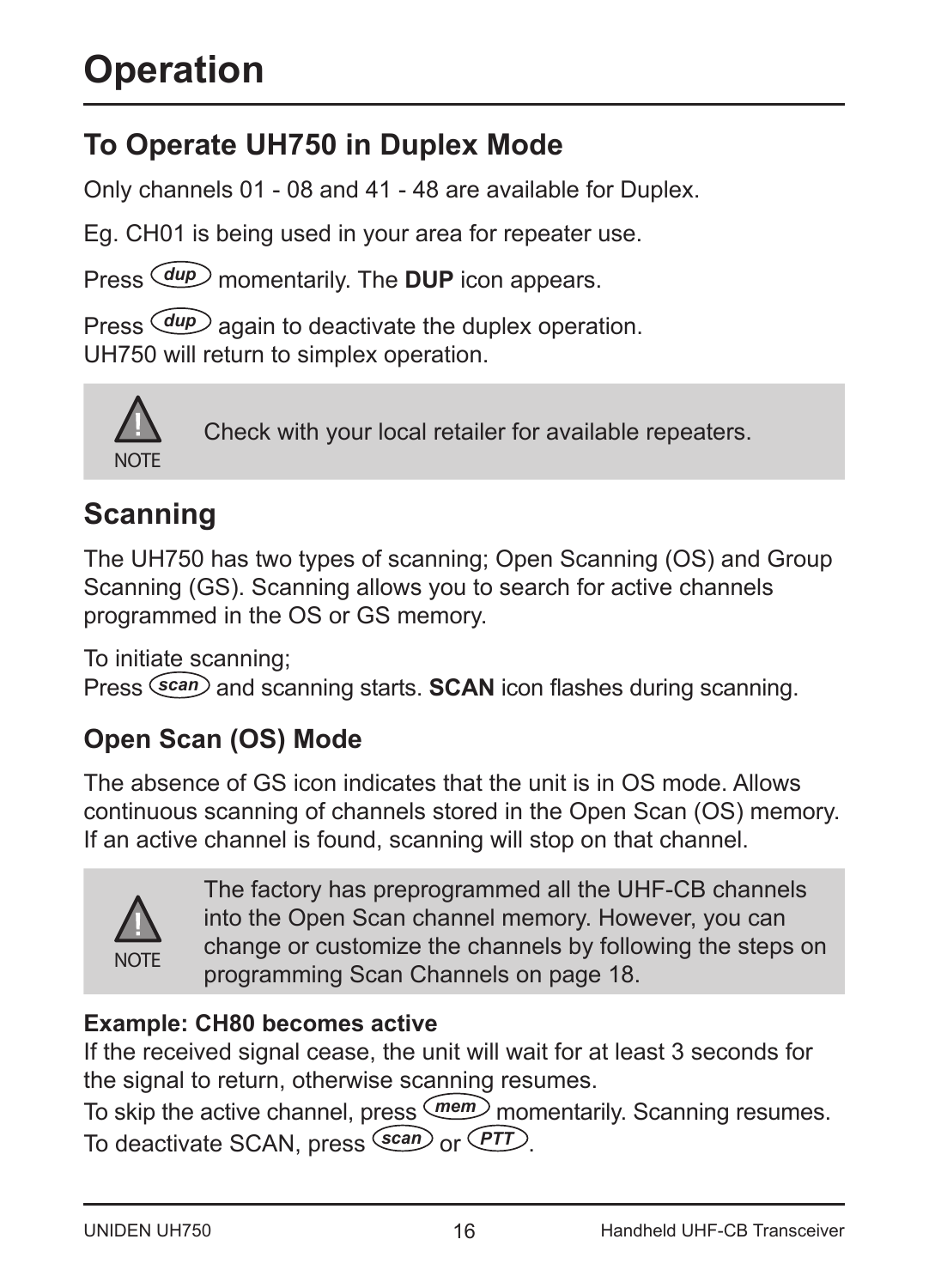

If SCAN is deactivated while in an active channel, the UH750 will stay on that active channel. If no other channels are active, the UH750 will reinstate the starting channel.

## **Group Scan (GS) Mode**

Allows you to monitor a Priority Channel while scanning.

To use GS Mode Scanning, press the *os/gs* key. **GS** icon appears on the display.

GS Scanning checks the Priority channel activity regularly.



If GS Scanning is initiated when there are no channels programmed in GS memory, an error tone will be heard and scanning will not start.

If the Priority channel becomes active the radio will stay on that channel for as long as the signal is present. If the received signal ceases, Priority scanning continues after 3 seconds.



If scanning stops on a channel which is not a Priority Channel the UH750 will continue monitoring the Priority Channel for activity while listening to the active one.

To deactivate SCAN, press *scan* or *PTT* .



If SCAN is deactivated while it is turned to an active channel, the UH750 will stay on that active channel. If none of the channels are active, the UH750 will reinstate the Priority channel.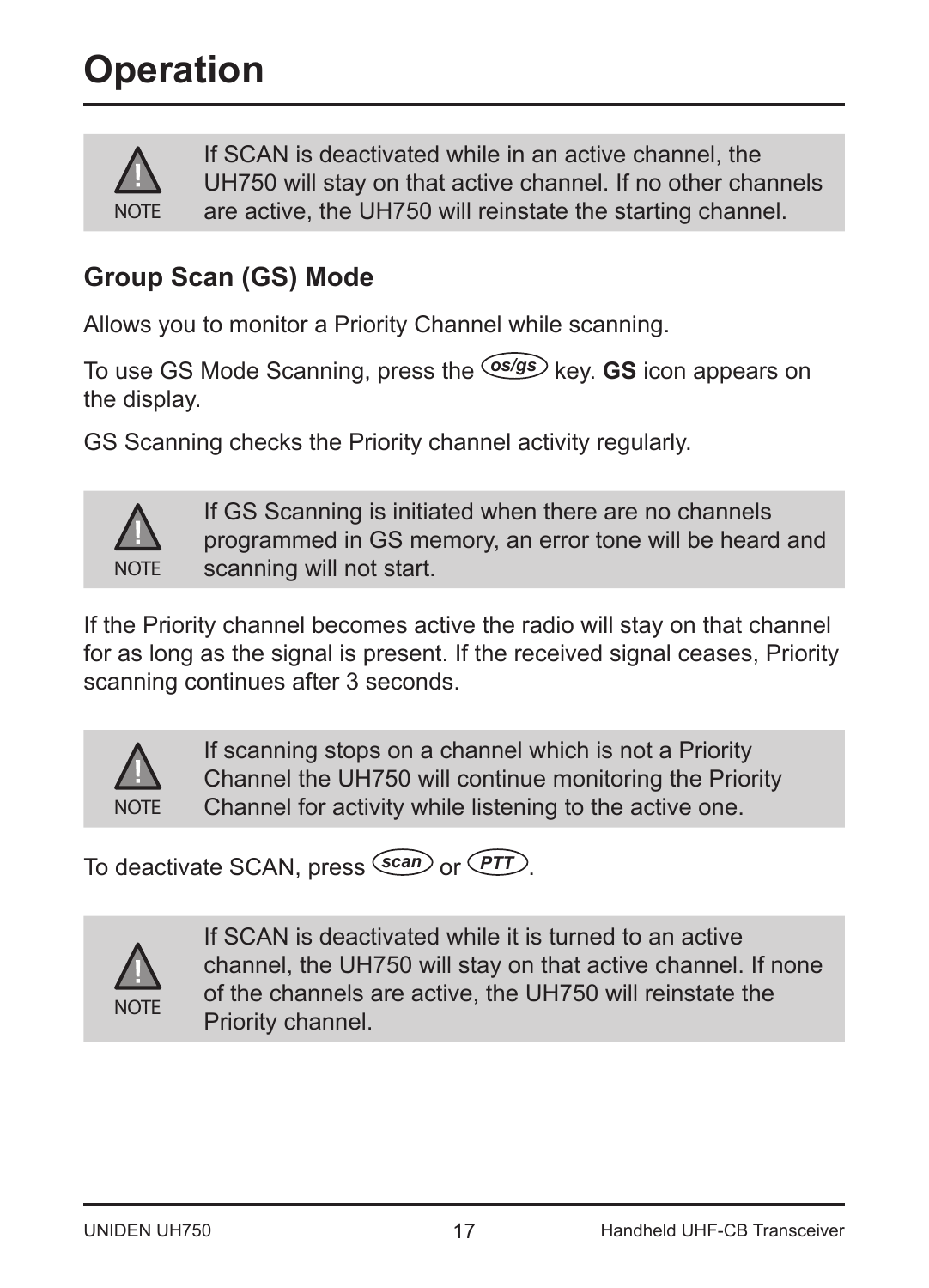### **Programming Scan Channels**

1. Select which Scanning Mode you wish to use OS or GS Mode.



OS is indicated by the absence of the GS icon.

- 2. Select the channel you want to store by pressing  $\bigcirc$  or  $\bigcirc$ .
- 3. Press and hold *mem* for 1.5 secs. to store. **MEM** icon appears and two short tone beeps are heard.
- 4. To remove the channels from Memory, press and hold *mem* for 1.5 secs. once more. Two short tone beeps are heard and the **MEM** icon disappears.

# **Priority Channel**

The Priority Channel feature allows the user to monitor one channel in the UH750, monitoring it every 1.5 secs. during Group Scanning.

#### **Choosing a Priority Channel**

The starting channel, when Group Scanning is initiated, is always the Priority Channel. To change the priority channel setting while scanning, (eg. PRI Channel is CH17 (476.825 MHz ));

a. press  $\bigcirc$  to select a higher channel (scanning pauses).

or

b. press  $\bigcirc$ . to select a lower channel (scanning pauses).

# **Drop-out Delay**

While scanning, the UH750 stops at a busy channel and receives a signal. When the received signal is over, the unit will wait for 3 seconds for the return of the signal, otherwise, the radio resumes scanning.



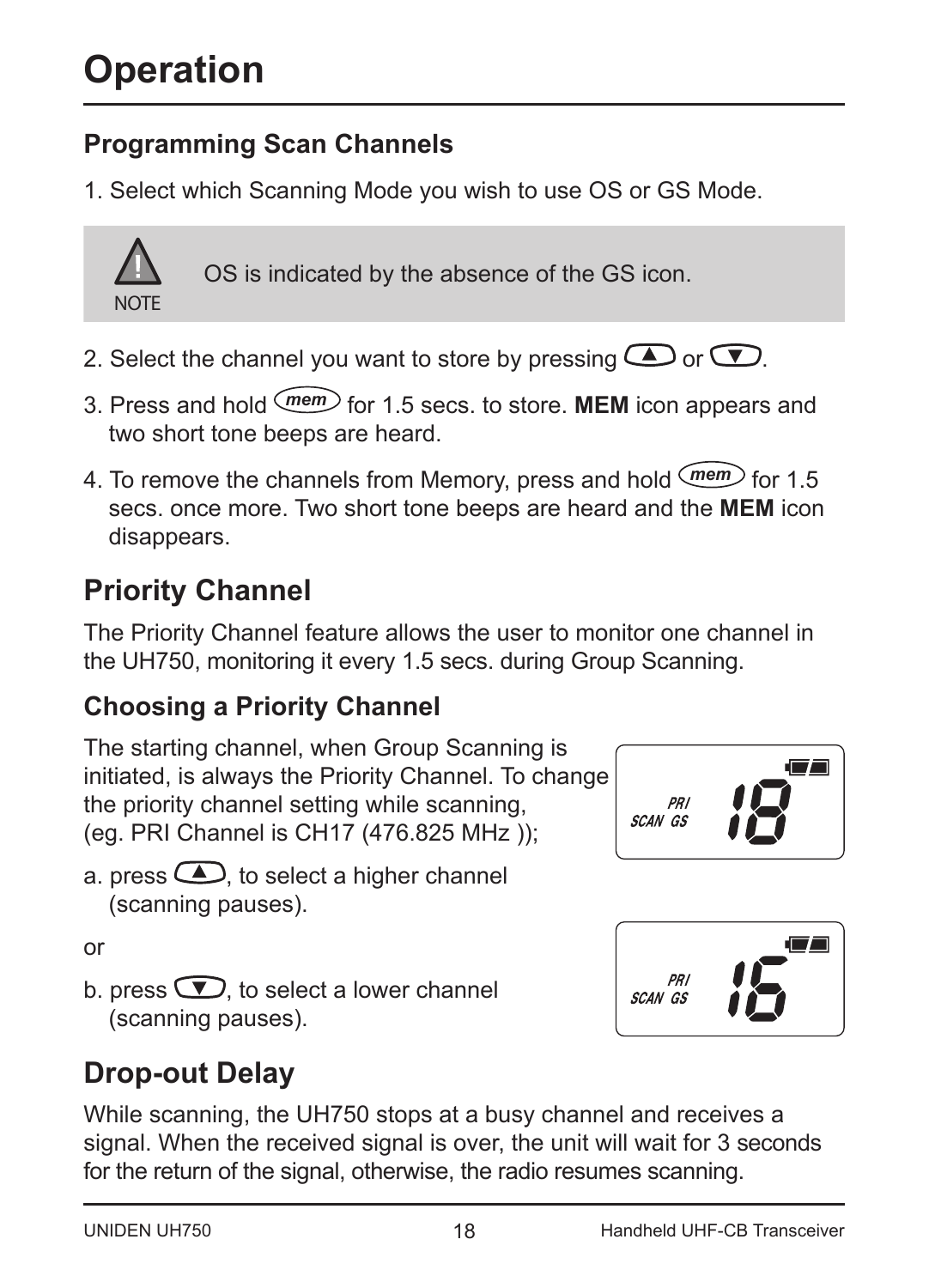# **Advanced Features**

## **CTCSS (Continuous Tone Coded Squelch System)**

CTCSS is a feature that allows a group to talk to each other without hearing other users on the same channel.

#### **Programming CTCSS Code**

- 1. Select a desired channel to be used with CTCSS.
- 2. Press and hold *ctcss* for 1.5 secs. **CTCSS** icon blinks.
- 3. Press  $\bigcirc$  or  $\bigcirc$  to select the desired CTCSS code.
- 4. Press *ctcss* to save the selected code. **CTCSS** icon stops blinking.



The UH750 will return to standby mode after 10 secs. of no activity. CTCSS code can be programmed on every channel. There are 38 available CTCSS tone per channel.

#### **CTCSS Scan Operation**

- 1. Press *scan* to start scanning (GS or OS) mode.
- 2. Press and hold *ctcss* to change to CTCSS scan mode.
- 3. When a signal is sensed on a CTCSS CH, the UH750 stops for about 400 msecs (decode time) to decode the CTCSS code. If there is no code or the receive code does not match the one programmed on the unit, the unit resumes scanning.



Channels 5 and 35 are used for emergency channels. CTCSS will not operate on these channels.

#### **VOX**

• **Built-in Voice Activated Circuit** (VOX) feature enables the user to transmit automatically by speaking on the microphone of the VOX headset (not supplied) without pressing the PTT switch.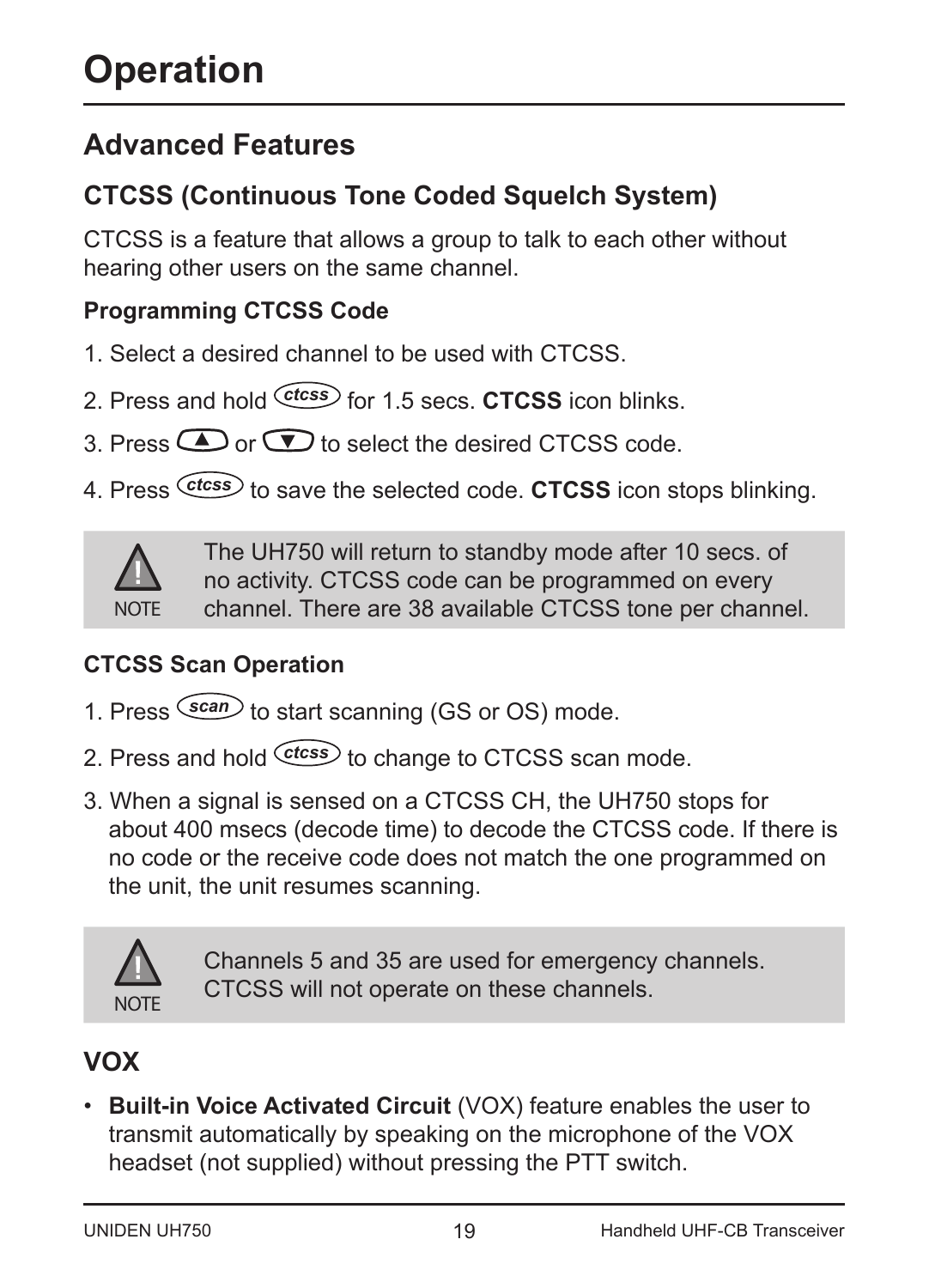

VOX feature will not work without the VOX Headset Microphone. The built in mic of UH750 is temporarily disabled when VOX feature is working, however accidental pressing of *PTT* will cause the unit to transmit briefly.

#### **To activate VOX**

- 1. Press and hold *vox* for 1.5 secs. **VOX** icon blinks.
- 2. Press either  $\bigcirc$  or  $\bigcirc$  within 10 secs to select the desired VOX sensitivity level (9 with the lowest sensitivity to 1 with the highest sensitivity).
- 3. Press  $\overline{\text{vox}}$  to save the selected level. VOX icon stops blinking.
- 4. Install VOX Headset (not supplied) to UH750.

#### **To De-activate VOX**

- 1. Remove VOX Headset from UH750.
- 2. Press and hold  $\overline{\langle \text{vox} \rangle}$  for 1.5 secs. until VOX blinks.
- 3. Press  $\bullet$  repeatedly and until **oF** is displayed.
- 4. Press *vox* to save the setting. **VOX** icon disappears.



Changing the VOX sensitivity setting to oF without removing the microphone will cause the unit to transmit continuously.

# **Power Save**

Battery Save feature extends the battery life by switching the receiver circuit power ON and OFF. This feature automatically activates during standby mode (RX mode without signal).

# **Back Lighting**

The Liquid Crystal Display (LCD) and function keys are backlit for easy viewing at night or in low light situations. The back lighting automatically switches ON every time a key (except PTT) is pressed. It turns OFF 5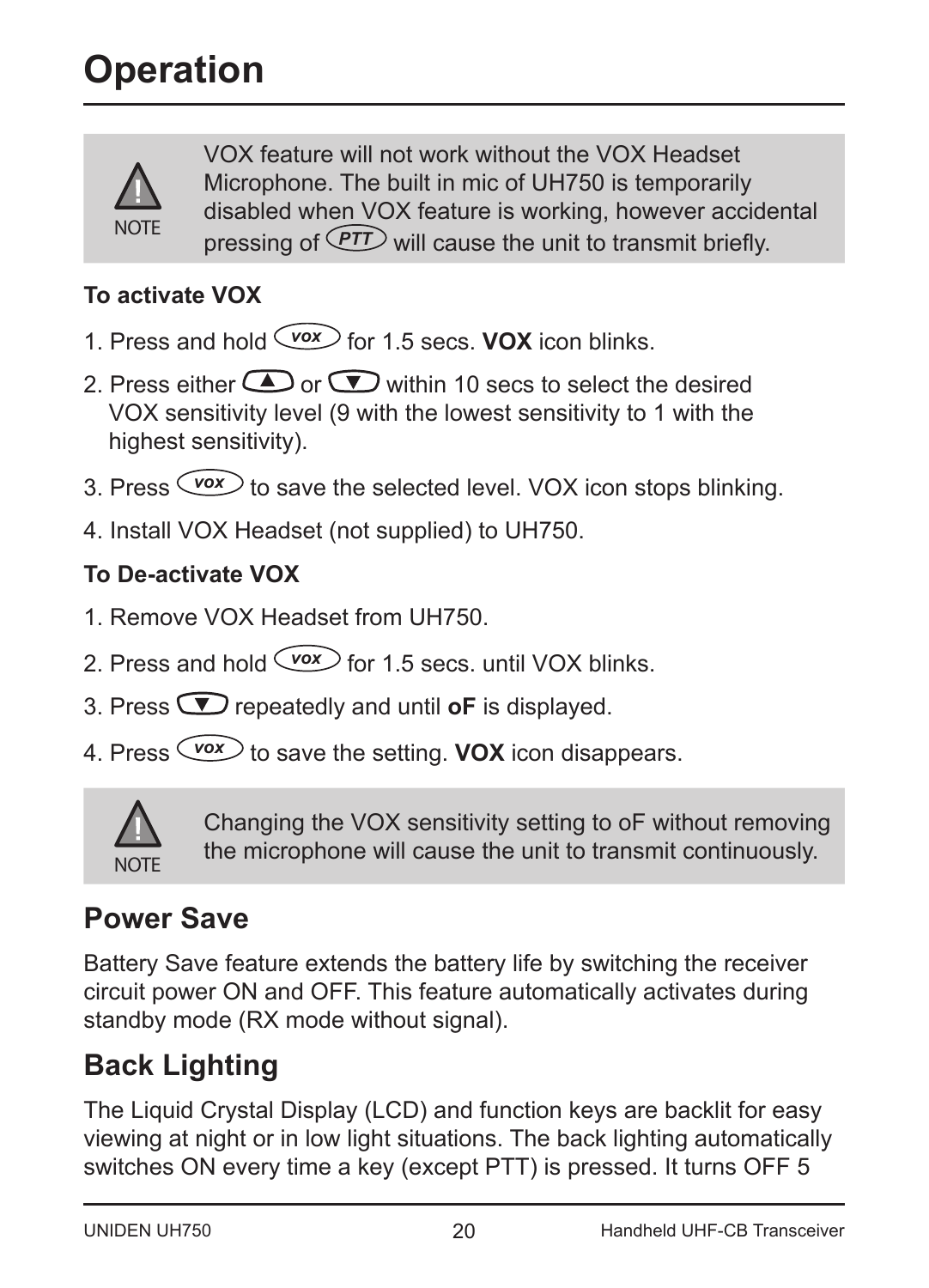secs after the last key is pressed.

# **Keypad Lock**

To prevent accidental entries, you can lock the keypad.

Press and hold the *lock* button until it beeps to activate Key Lock.  $\blacksquare$  icon appears.

To unlock the keypad, press and hold the *Clock* button again. **The** icon disappears.



When the Key Lock is active, a warning beep will be heard if you attempt to press keys. (except for the PTT button).

# **Busy Channel Lock-out (BCL)**

This feature prevents accidental transmission on a busy channel. This is recommended on channels where CTCSS is being used. If you hear sound from the speaker (unless it's in Monitor Mode -- see below), the BCL feature will prevent you from transmitting.

#### **To activate BCL**

Press and hold *bcl* for 1.5 secs. until **BCL** appears on display.

#### **To De-activate BCL**

Press and hold  $\boxed{bc}$  for 1.5 secs. until **BCL** disappears from the display.

## **Monitor**

This feature enables users to listen in for weak signals on the current channel at the press of a button.

#### **To use monitor**

- For brief listening, press *mon* .
- For continuous listening. Press and hold  $\overline{(mon)}$  for 2 sec. A two tone beep will be heard and the receiver circuit will stay open letting in both the noise & weak signals.
- Display shows **MON** and **BUSY** icons.
- To return to normal receive mode press *mon* .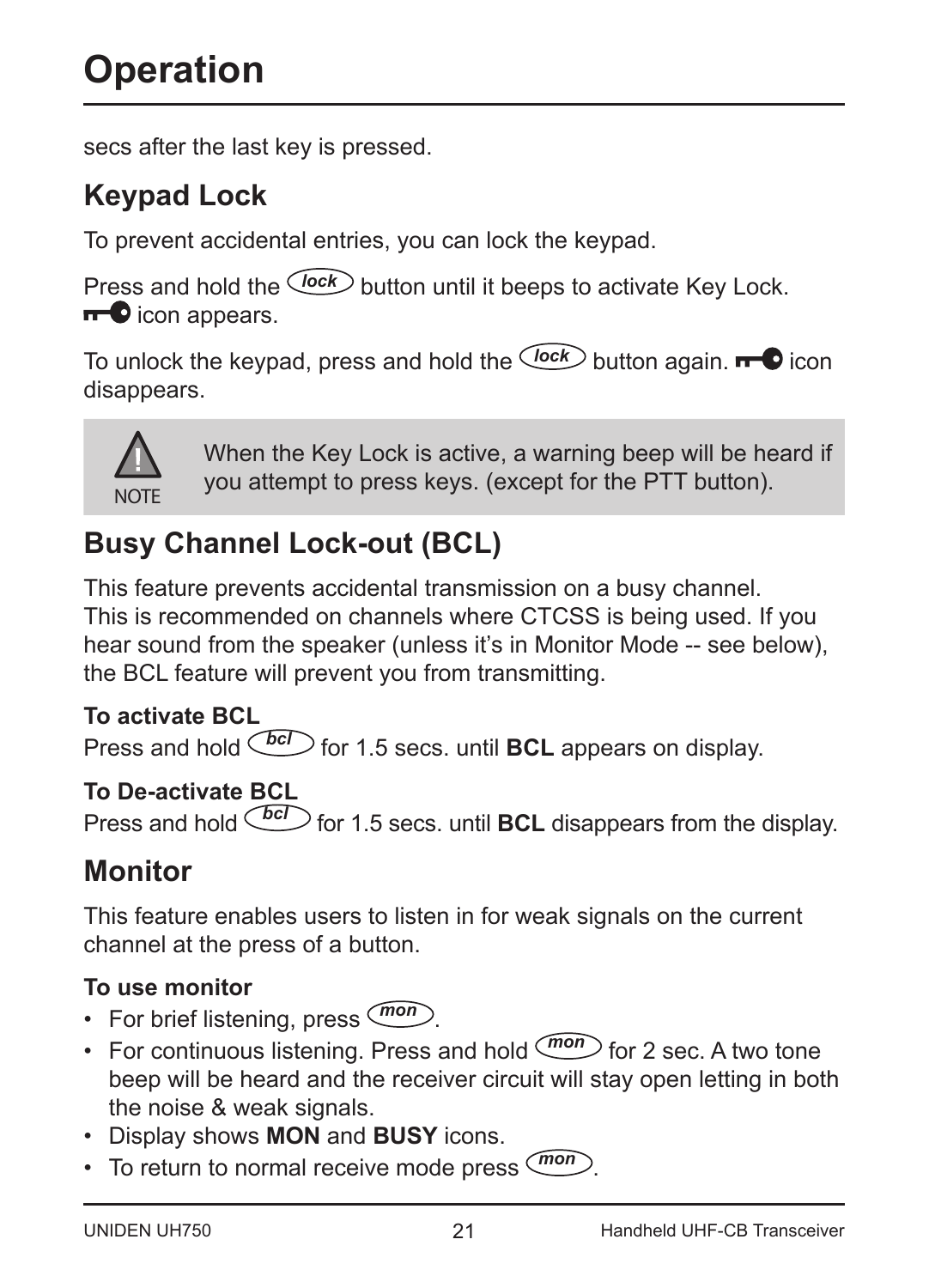# **CTCSS Codes and Frequencies**

| Code No.       | Frequency (Hz) | Code No. | Frequency (Hz) |
|----------------|----------------|----------|----------------|
| "oF"           | <b>OFF</b>     | 20       | 131.8          |
| $\mathbf{1}$   | 67.0           | 21       | 136.5          |
| $\overline{2}$ | 71.9           | 22       | 141.3          |
| 3              | 74.4           | 23       | 146.2          |
| $\overline{4}$ | 77.0           | 24       | 151.4          |
| 5              | 79.7           | 25       | 156.7          |
| 6              | 82.5           | 26       | 162.2          |
| $\overline{7}$ | 85.4           | 27       | 167.9          |
| 8              | 88.5           | 28       | 173.8          |
| 9              | 91.5           | 29       | 179.9          |
| 10             | 94.8           | 30       | 186.2          |
| 11             | 97.4           | 31       | 192.8          |
| 12             | 100.0          | 32       | 203.5          |
| 13             | 103.5          | 33       | 210.7          |
| 14             | 107.2          | 34       | 218.1          |
| 15             | 110.9          | 35       | 225.7          |
| 16             | 114.8          | 36       | 223.6          |
| 17             | 118.8          | 37       | 241.8          |
| 18             | 123.0          | 38       | 250.3          |
| 19             | 127.3          |          |                |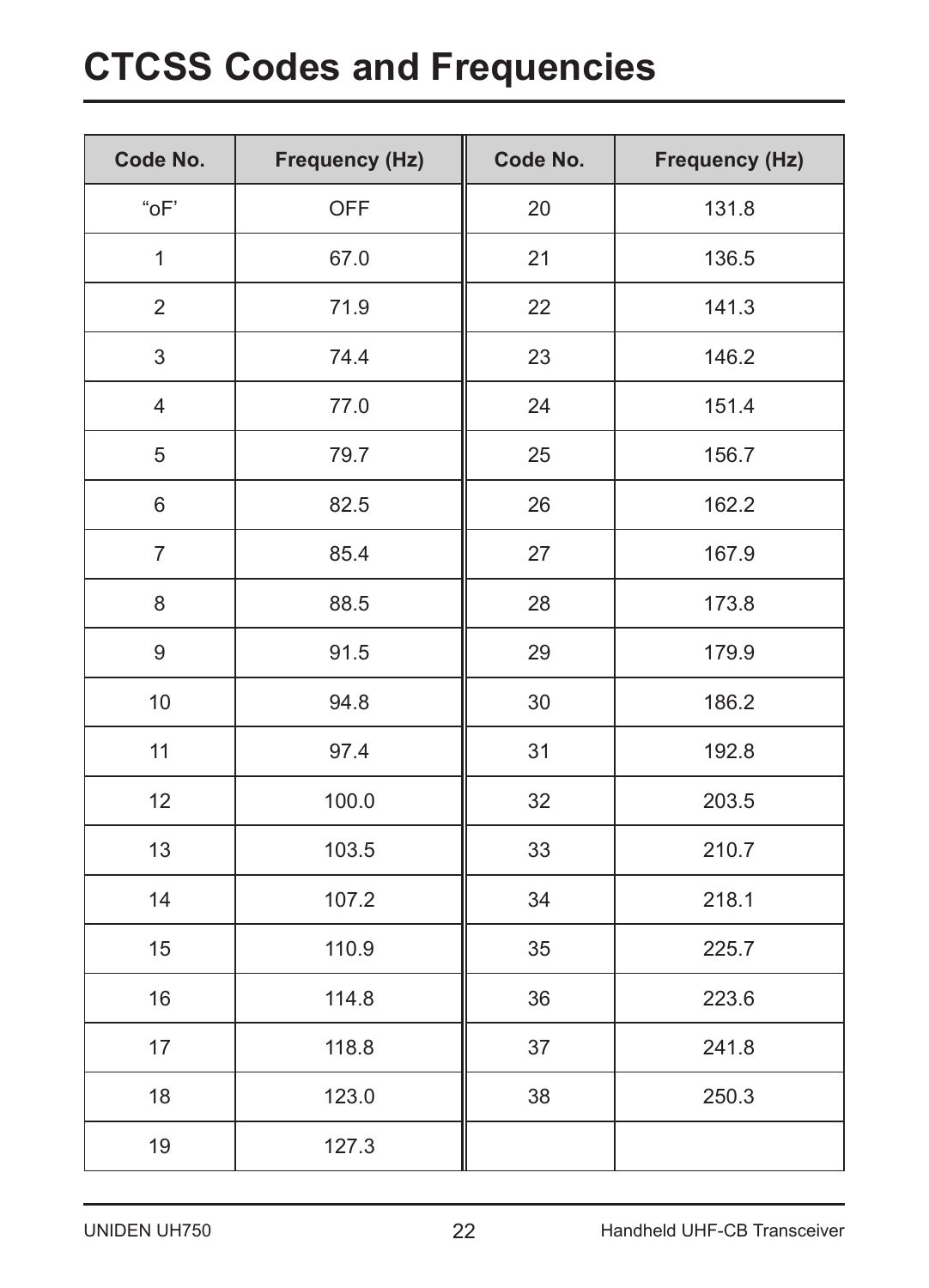NOTE

Always listen on a channel (or observe the receive signal level meter) to ensure it is not already being used before transmitting.

Channels 5 and 35 are used for emergency channels. CTCSS will not operate on these channels.

Please follow these guidelines for channel use in Australia:

- Channels 05 and 35 are Emergency Channels.
- Channel 11 is a Calling Channel.
- Channels 22 and 23 are for telemetry and telecommand applications and TX is inhibited on these channels.

General communication is accepted on all other channels with these quidelines:

- Channel 40 road channel (Australia).
- Channels 01-08 (and 31-38), and Channels 41-48 (and 71-78) are repeater channels.

#### **Important information - 80 Channel UHF-CB channel expansion**

To provide all users additional channel capacity within the UHF-CB Band. The ACMA will change the majority of the current wideband 40 channel use to narrowband channel use. This allows for additional channels to be added, up to 80 Channels.

This simply means that the new narrowband radio you have purchased will have more channels than older radios. Please refer to the quidelines above and the channel chart for further channel information.

A list of currently authorised channels can also be obtained from the ACMA website in Australia and the MED website in New Zealand.



#### **Interference / Poor Audio**

When a new narrowband radio receives a signal from an older wideband radio the speech may sound loud - however the UH750's built-in AVS (Automatic Volume Stabilizer) circuitry will detect and manage incoming audio to comparable levels.

Narrowband radios operating on CH41 - CH80 may encounter interference from a nearby wideband radios transmitting on high power on an adjacent channel (frequency).

When an older wideband radio receives a signal from a new narrowband radio the speech may sound quiet - the wideband radio user simply adjusts their radio volume for best performance.

The above situations are not a fault of the radio but a symptom of mixed wideband and narrowband radios in current use. It is expected that as older wideband radios are phased out this issue will be eliminated.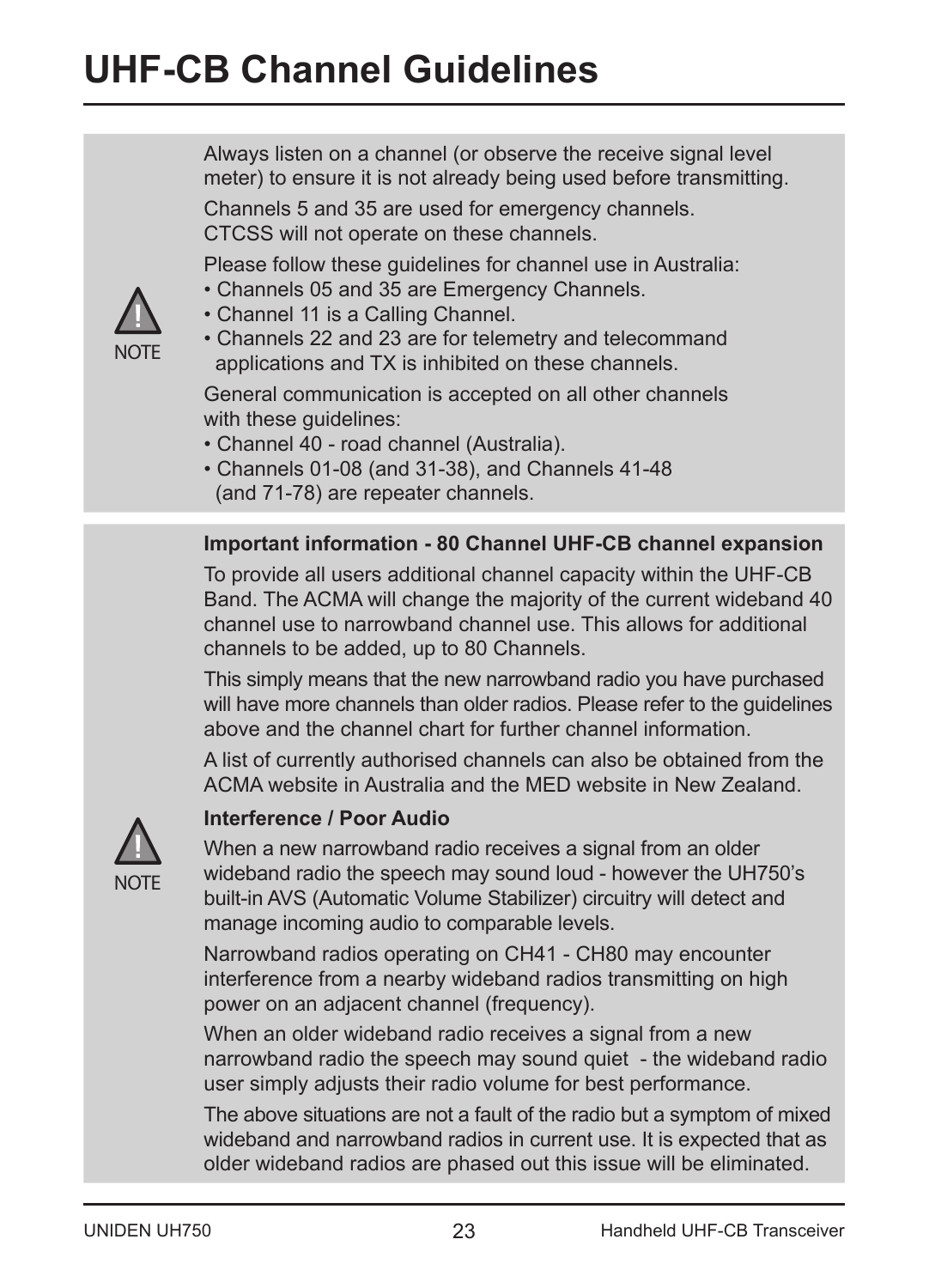# **UHF-CB Channels and Frequencies**

| <b>CH</b><br>No. | <b>Simplex Mode</b><br><b>Transmit</b><br>/ Receive<br><b>Frequency (MHz)</b> | <b>Duplex Mode</b><br><b>Transmit</b><br><b>Frequency (MHz)</b> | <b>CH</b><br>No. | <b>Simplex Mode</b><br><b>Transmit</b><br>/ Receive<br><b>Frequency (MHz)</b> |
|------------------|-------------------------------------------------------------------------------|-----------------------------------------------------------------|------------------|-------------------------------------------------------------------------------|
| $\mathbf{1}$     | 476.425                                                                       | 477.175 (CH31)                                                  | 21               | 476.925                                                                       |
| $\overline{2}$   | 476.450                                                                       | 477.200 (CH32)                                                  | 22               | 476.950 (RX only)                                                             |
| 3                | 476.475                                                                       | 477.225 (CH33)                                                  | 23               | 476.975 (RX only)                                                             |
| 4                | 476.500                                                                       | 477.250 (CH34)                                                  | 24               | 477.000                                                                       |
| 5                | 476.525                                                                       | 477.275 (CH35)                                                  | 25               | 477.025                                                                       |
| 6                | 476.550                                                                       | 477.300 (CH36)                                                  | 26               | 477.050                                                                       |
| $\overline{7}$   | 476.575                                                                       | 477.325 (CH37)                                                  | 27               | 477.075                                                                       |
| 8                | 476.600                                                                       | 477.350 (CH38)                                                  | 28               | 477.100                                                                       |
| 9                | 476.625                                                                       |                                                                 | 29               | 477.125                                                                       |
| 10               | 476.650                                                                       |                                                                 | 30               | 477.150                                                                       |
| 11               | 476.675                                                                       |                                                                 | 31               | 477.175                                                                       |
| 12               | 476.700                                                                       |                                                                 | 32               | 477.200                                                                       |
| 13               | 476.725                                                                       |                                                                 | 33               | 477.225                                                                       |
| 14               | 476.750                                                                       |                                                                 | 34               | 477.250                                                                       |
| 15               | 476.775                                                                       |                                                                 | 35               | 477.275                                                                       |
| 16               | 476.800                                                                       |                                                                 | 36               | 477.300                                                                       |
| 17               | 476.825                                                                       |                                                                 | 37               | 477.325                                                                       |
| 18               | 476.850                                                                       |                                                                 | 38               | 477.350                                                                       |
| 19               | 476.875                                                                       |                                                                 | 39               | 477.375                                                                       |
| 20               | 476.900                                                                       |                                                                 | 40               | 477.400                                                                       |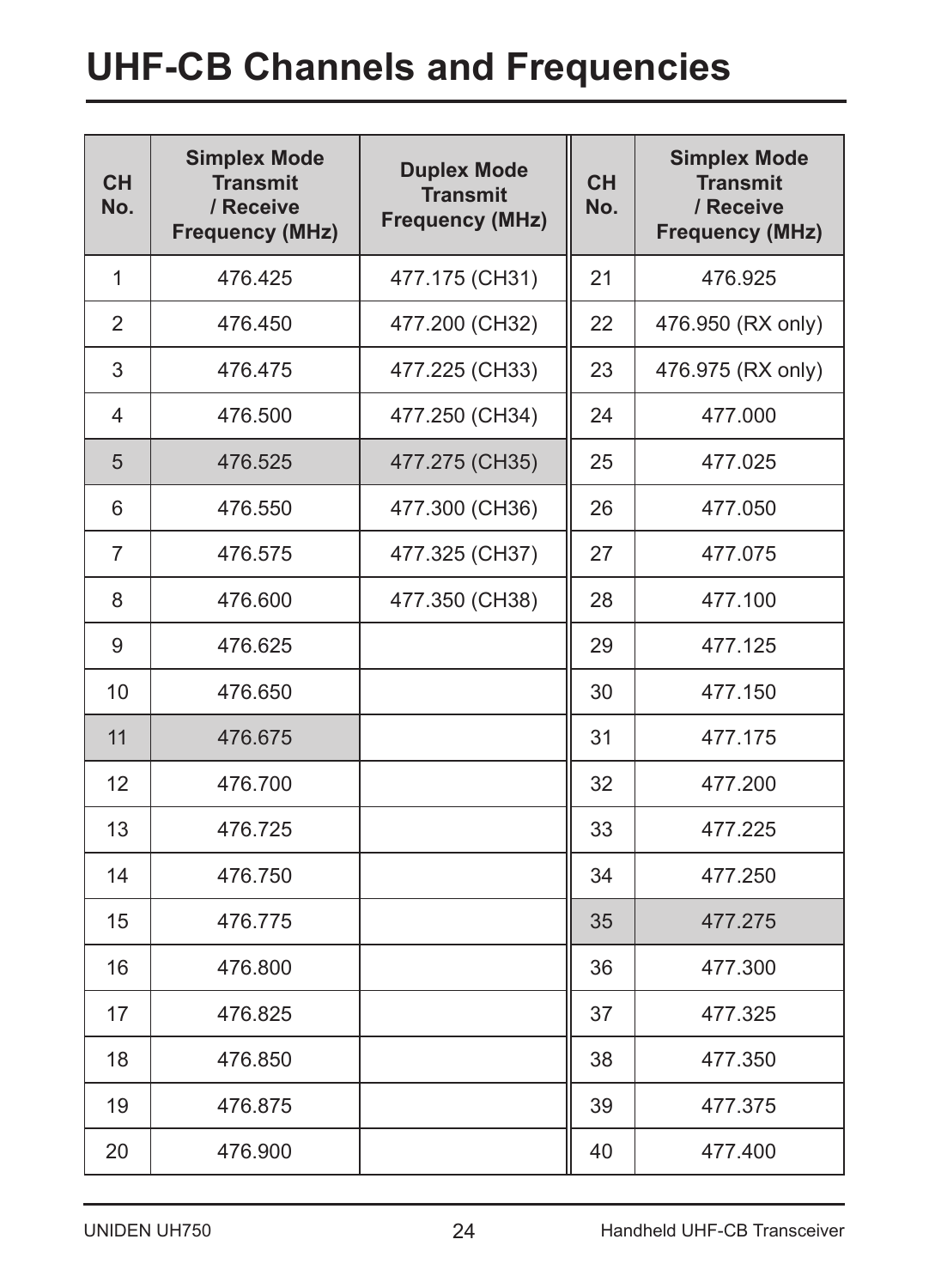# **UHF-CB Channels and Frequencies**

| <b>CH</b><br>No. | <b>Simplex Mode</b><br><b>Transmit</b><br>/ Receive<br><b>Frequency (MHz)</b> | <b>Duplex Mode</b><br><b>Transmit</b><br><b>Frequency (MHz)</b> | <b>CH</b><br>No. | <b>Simplex Mode</b><br><b>Transmit</b><br>/ Receive<br><b>Frequency (MHz)</b> |
|------------------|-------------------------------------------------------------------------------|-----------------------------------------------------------------|------------------|-------------------------------------------------------------------------------|
| 41               | 476.4375                                                                      | 477.1875 (CH 71)                                                | 61               | 476.9375 (RX only)                                                            |
| 42               | 476.4625                                                                      | 477.2125 (CH 72)                                                | 62               | 476.9625 (RX only)                                                            |
| 43               | 476.4875                                                                      | 477.2375 (CH 73)                                                | 63               | 476.9875 (RX only)                                                            |
| 44               | 476.5125                                                                      | 477.2625 (CH 74)                                                | 64               | 477.0125                                                                      |
| 45               | 476.5375                                                                      | 477.2875 (CH 75)                                                | 65               | 477.0375                                                                      |
| 46               | 476.5625                                                                      | 477.3125 (CH 76)                                                | 66               | 477.0625                                                                      |
| 47               | 476.5875                                                                      | 477.3375 (CH 77)                                                | 67               | 477.0875                                                                      |
| 48               | 476.6125                                                                      | 477.3625 (CH 78)                                                | 68               | 477.1125                                                                      |
| 49               | 476.6375                                                                      |                                                                 | 69               | 477.1375                                                                      |
| 50               | 476.6625                                                                      |                                                                 | 70               | 477.1625                                                                      |
| 51               | 476.6875                                                                      |                                                                 | 71               | 477.1875                                                                      |
| 52               | 476.7125                                                                      |                                                                 | 72               | 477.2125                                                                      |
| 53               | 476.7375                                                                      |                                                                 | 73               | 477.2375                                                                      |
| 54               | 476.7625                                                                      |                                                                 | 74               | 477.2625                                                                      |
| 55               | 476.7875                                                                      |                                                                 | 75               | 477.2875                                                                      |
| 56               | 476.8125                                                                      |                                                                 | 76               | 477.3125                                                                      |
| 57               | 476.8375                                                                      |                                                                 | 77               | 477.3375                                                                      |
| 58               | 476.8625                                                                      |                                                                 | 78               | 477.3625                                                                      |
| 59               | 476.8875                                                                      |                                                                 | 79               | 477.3875                                                                      |
| 60               | 476.9125                                                                      |                                                                 | 80               | 477.4125                                                                      |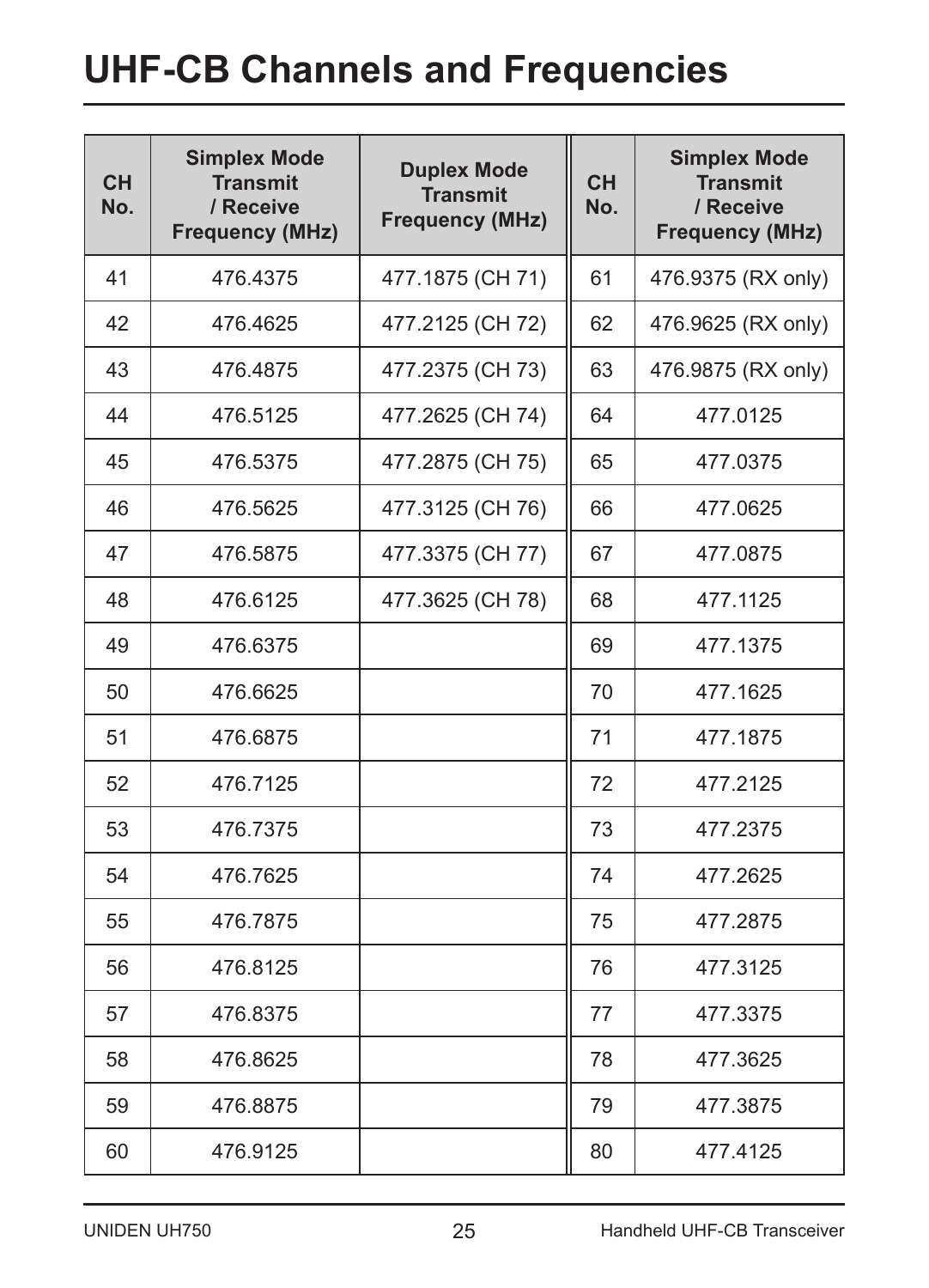## **UNIDEN UH750 UHF CB Transceiver**

#### **IMPORTANT: Satisfactory evidence of the original purchase is required for warranty service**

Please refer to our Uniden website for any details or warranty durations offered in addition to those contained below.

**Warrantor:** The warrantor is Uniden Australia Pty Limited ABN 58 001 865 498 ("Uniden Aust").

**Terms of Warranty:** Uniden Aust warrants to the original retail purchaser only that the UH750 ("the Product"), will be free from defects in materials and craftsmanship for the duration of the warranty period, subject to the limitations and exclusions set out below.

**Warranty period:** This warranty to the original retail purchaser is only valid in the original country of purchase for a Product first purchased either in Australia or New Zealand.

| l Product                     | 3 Years |
|-------------------------------|---------|
| Battery Pack &<br>Accessories | 1 Year  |

If a warranty claim is made, this warranty will not apply if the Product is found by Uniden to be:

- (A) Damaged or not maintained in a reasonable manner or as recommended in the relevant Uniden Owner's Manual;
- (B) Modified, altered or used as part of any conversion kits, subassemblies or any configurations not sold by Uniden Aust;
- (C) Improperly installed contrary to instructions contained in the relevant Owner's Manual
- (D) Repaired by someone other than an authorized Uniden Repair Agent in relation to a defect or malfunction covered by this warranty; or
- (E) Used in conjunction with any equipment, parts or a system not manufactured by Uniden.

**Parts Covered:** This warranty covers the Product and included accessories.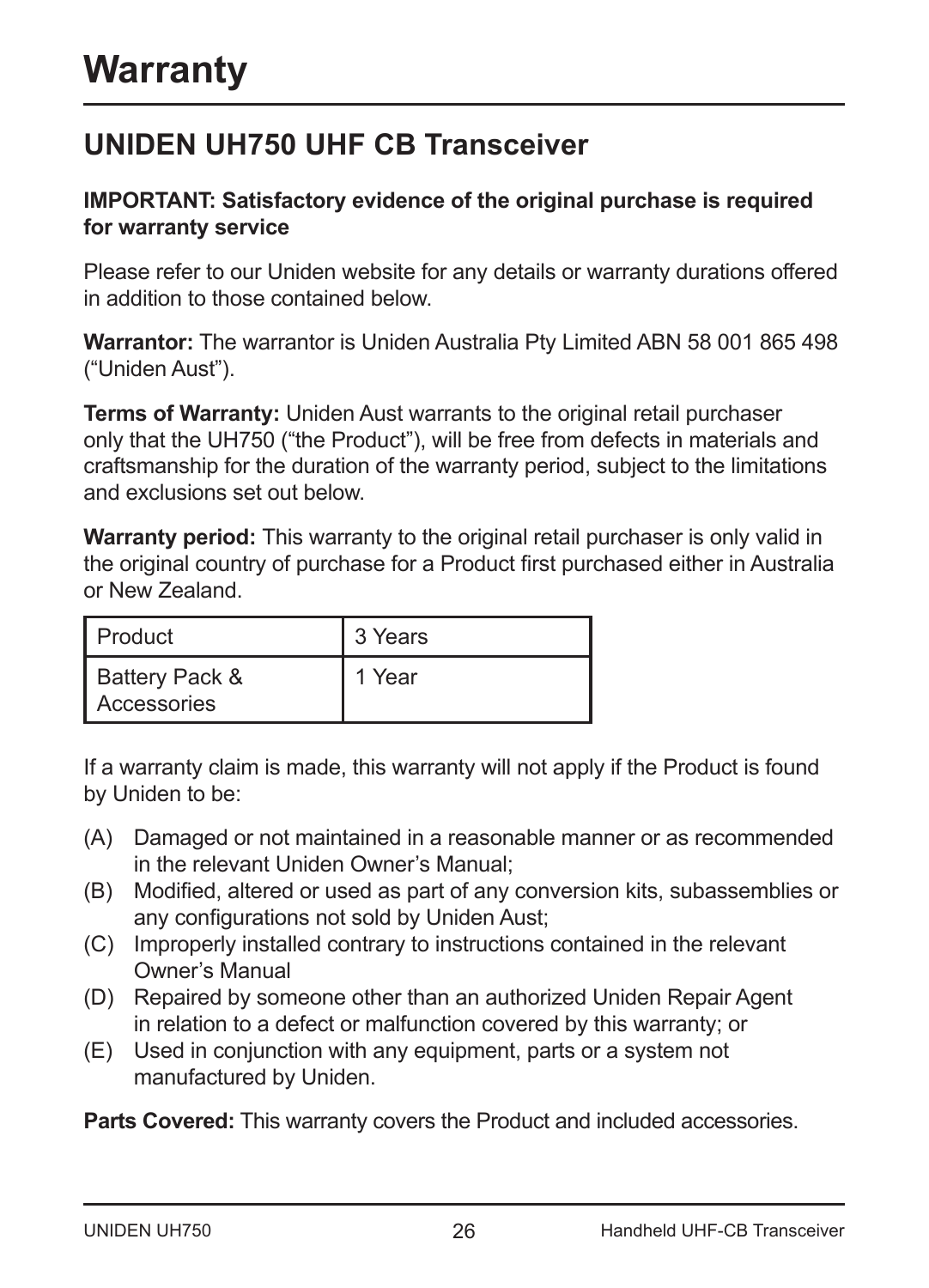# **Warranty**

**User-generated Data:** This warranty does not cover any claimed loss of or damage to user-generated data (including but without limitation phone numbers, addresses and images) that may be stored on your Product.

**Statement of Remedy:** If the Product is found not to conform to this warranty as stated above, the Warrantor, at its discretion, will either repair the defect or replace the Product without any charge for parts or service. This warranty does not include any reimbursement or payment of any consequential damages claimed to arise from a Product's failure to comply with the warranty.

Our goods come with guarantees that cannot be excluded under the Australian Consumer Law. You are entitled to a replacement or refund for a major failure and for compensation for any other reasonably foreseeable loss or damage. You are also entitled to have the goods repaired or replaced if the goods fail to be of acceptable quality and the failure does not amount to a major failure.

This warranty is in addition to and sits alongside your rights under either the COMPETITION AND CONSUMER ACT 2010 (Australia) or the CONSUMER GUARANTEES ACT (New Zealand) as the case may be, none of which can be excluded.

**Procedure for obtaining warranty service:** Depending on the country in which the Product was first purchased, if you believe that your Product does not conform with this warranty, you should deliver the Product, together with satisfactory evidence of your original purchase (such as a legible copy of the sales docket) to Uniden. Please refer to the Uniden website for address details. You should contact Uniden regarding any compensation that may be payable for your expenses incurred in making a warranty claim. Prior to delivery, we recommend that you make a backup copy of any phone numbers, images or other data stored on your Product, in case it is lost or damaged during warranty service.

#### **UNIDEN AUSTRALIA PTY LTD**

Phone: 1300 366 895 Email: custservice@uniden.com.au